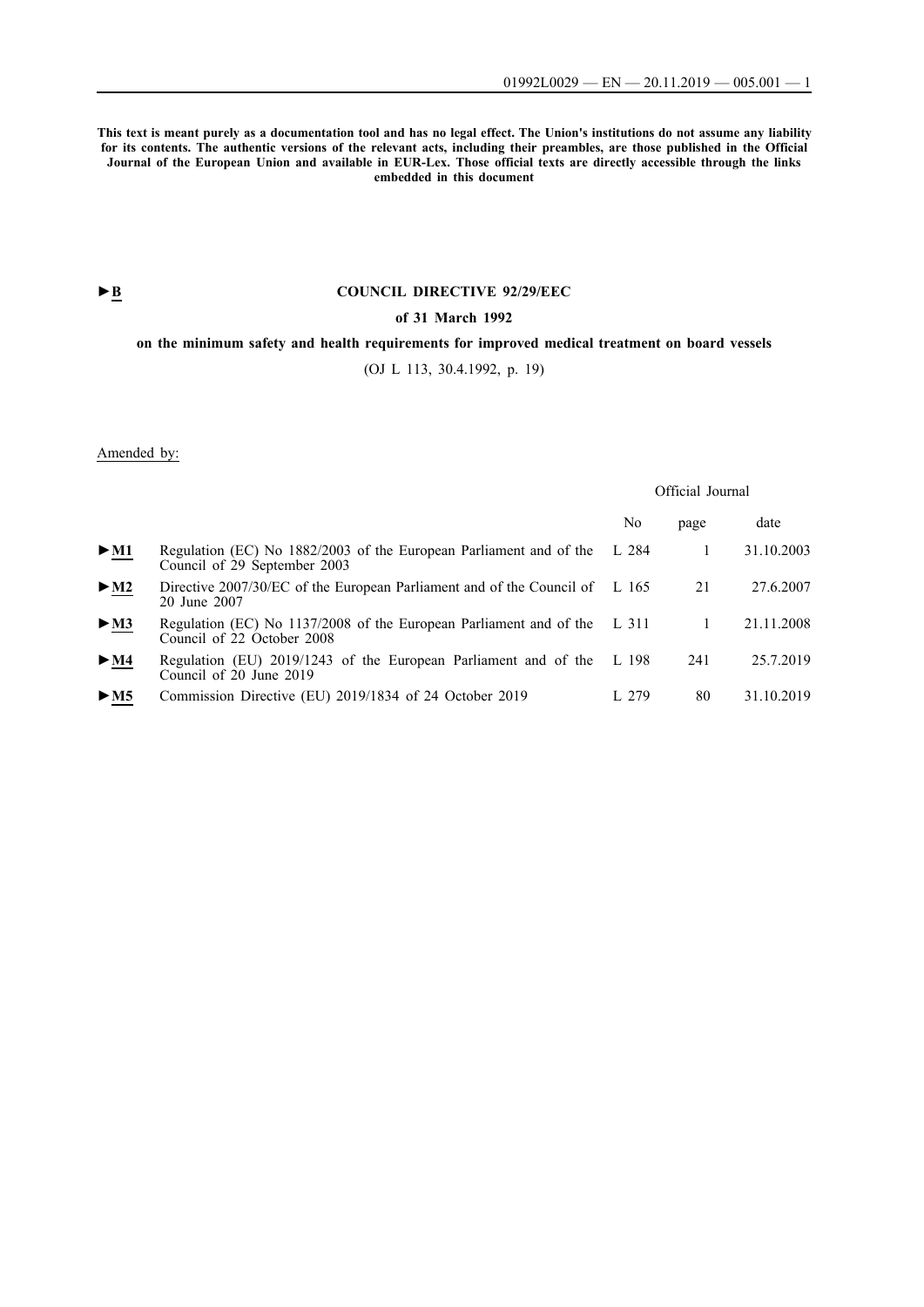#### **COUNCIL DIRECTIVE 92/29/EEC**

#### **of 31 March 1992**

#### **on the minimum safety and health requirements for improved medical treatment on board vessels**

#### *Article 1*

#### **Definitions**

For the purposes of this Directive, the following terms shall have the following meanings:

- (a) *vessel:* any vessel flying the flag of a Member State or registered under the plenary jurisdiction of a Member State, seagoing or estuary-fishing, publicly or privately owned, excluding:
	- inland navigation vessels,
	- warships,
	- pleasure boats used for non-commercial purposes and not manned by professional crews,
	- tugs operating in harbour areas.

Vessels shall be classed in three categories in accordance with Annex I;

- (b) *worker:* any person carrying out an occupation on board a vessel, including trainees and apprentices, but excluding port pilots and shore personnel carrying out work on board a vessel at the quayside;
- (c) *Owner:* the registered owner of a vessel unless that vessel has been chartered by demise or is managed, either wholly or in part, by a natural or legal person other than the registered owner under the terms of a management agreement; in that case the owner shall be construed as the demise charterer or natural or legal person managing the vessel as appropriate;
- (d) *medical supplies:* medicines, medical equipment and antidotes, a non-exhaustive list of which is given in Annex II;
- (e) *antidote:* a substance used to prevent or treat a harmful effect or effects, direct or indirect, of one or more substances included on the list of dangerous substances in Annex III.

#### *Article 2*

#### **Medicines and medical equipment — Sick-bay — Doctor**

Each Member State shall take the measures necessary to ensure that:

1. (a) every vessel flying its flag or registered under its plenary jurisdiction always carries on board medical supplies which meet at least, in terms of quality, the specifications of Annex II sections I and II for the category of vessel to which it belongs;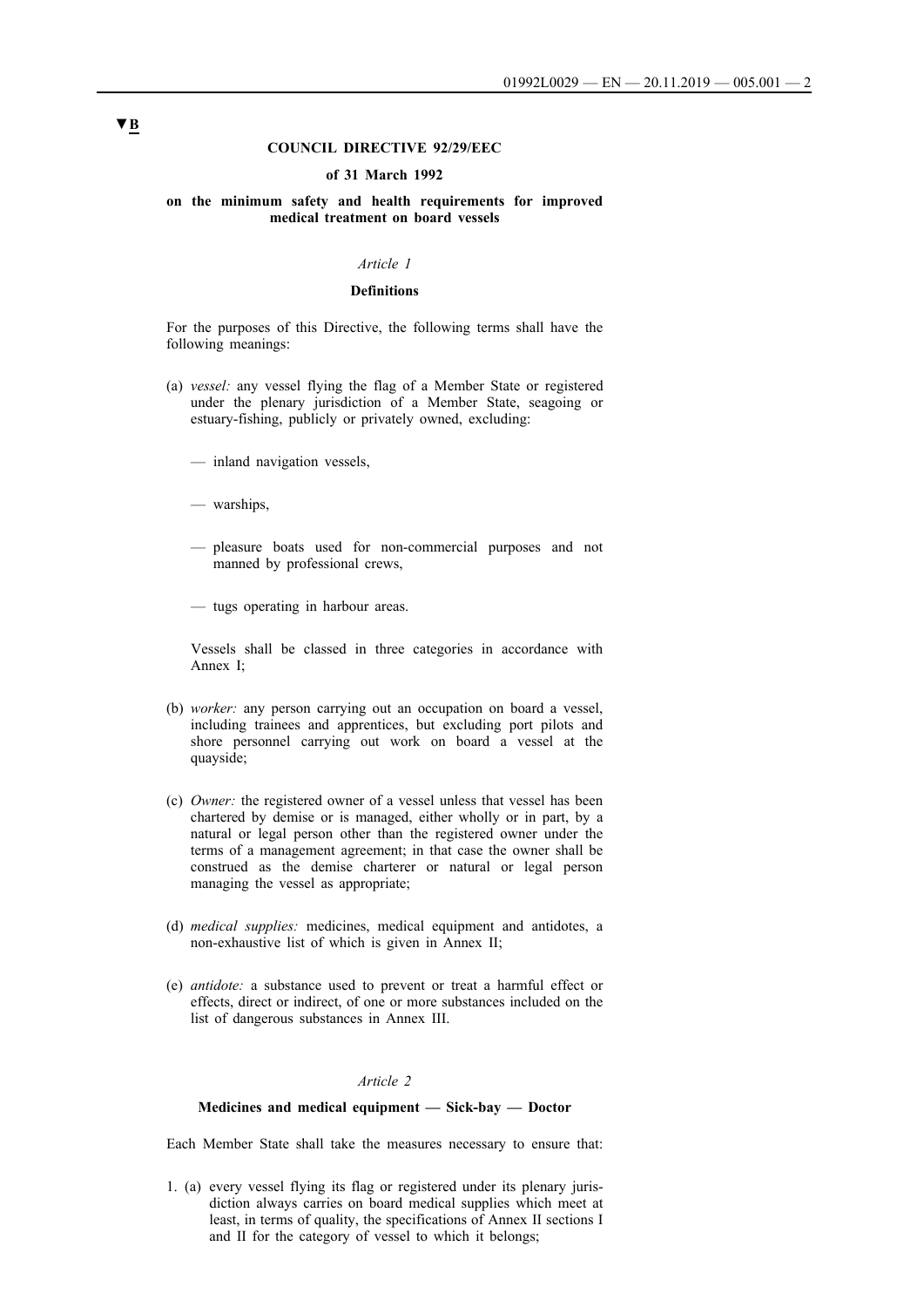- (b) the quantities of medicinal products and medical equipment to be carried depend on the nature of the voyage — in particular ports of call, destination, duration — the type or types of work to be carried out during the voyage, the nature of the cargo and the number of workers;
- (c) the content of the medicines and medical equipment included in the medical supplies shall be detailed on a checklist corresponding at least to the general framework laid down in Annex IV, sections A, B and C II 1 and II 2;
- 2. (a) for each of its life-rafts and life-boats, every vessel flying its flag or registered under its plenary jurisdiction carries a watertight medicine chest at least containing the medical supplies specified in Annex II, sections I and II, for category C vessels;
	- (b) the content of these chests is also detailed on the checklist referred to in paragraph 1 (c);
- 3. every vessel flying its flag or registered under its plenary jurisdiction, of more than 500 gross registered tonnes, with a crew of 15 or more workers and engaged on a voyage of more than three days, has a sick-bay in which medical treatment can be administered under satisfactory material and hygienic conditions;
- 4. every vessel flying its flag or registered under its plenary jurisdiction, with a crew of 100 or more workers and engaged on an international voyage of more than three days, has a doctor responsible for the medical care of the workers on board.

#### *Article 3*

#### **Antidotes**

Each Member State shall take the measures necessary to ensure that:

- 1. any vessel flying its flag or registered under its plenary jurisdiction and carrying any of the dangerous substances listed in Annex III carries on board medical supplies including at least the antidotes listed in Section III of Annex II;
- 2. any ferry-type vessels flying its flag or registered under its plenary jurisdiction, whose conditions of operation do not always allow it to know well enough in advance the nature of the dangerous substances being transported, has on board medical supplies including at least the antidotes listed in section III of Annex II.

However, on a regular where the crossing is due to last less than two hours, the antidotes may be limited to those which have to be administered in cases of extreme emergency within a period of time not exceeding the normal duration of the crossing;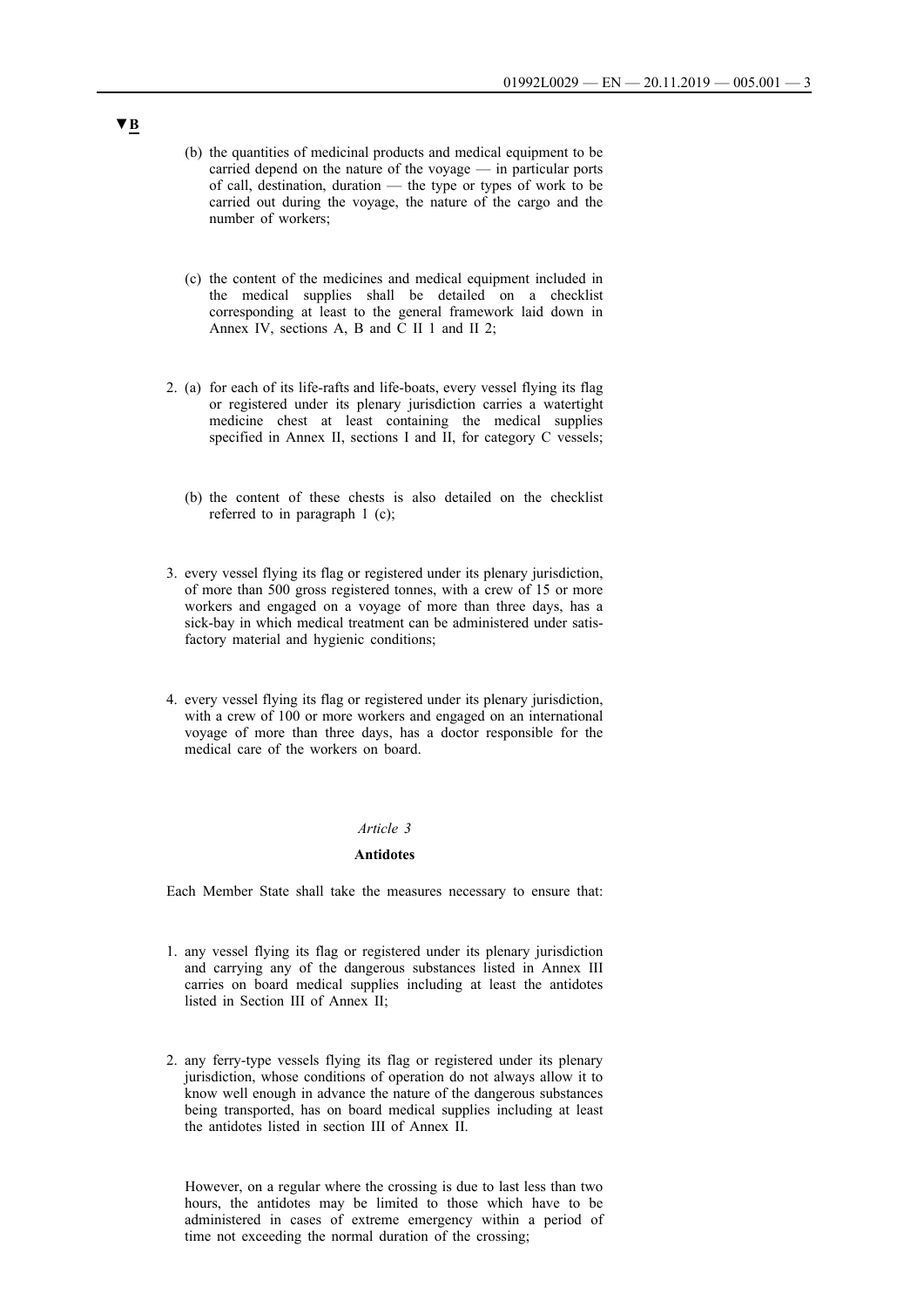3. the contents of the medical supplies, as regards antidotes, shall be detailed on a check list corresponding at least to the general framework laid down in Annex IV, sections A, B and C, II 3.

#### *Article 4*

#### **Allocation of responsibilities**

Each Member State shall take the measures necessary to ensure that:

- 1. (a) the provision and replenishment of the medical supplies of any vessel flying its flag or registered under its plenary jurisdiction are undertaken on the exclusive responsibility of the owner, without any expense to the workers;
	- (b) the management of the medical supplies is placed under the responsibility of the captain of the vessel; he may, without prejudice to this responsibility, delegate the use and maintenance of the medical supplies to one or more workers specially designated by reason of their competence;
- 2. the medical supplies are maintained in good condition and replenished and/or replaced as soon as possible, and in every case as a priority part of normal revictualling procedures;
- 3. in an emergency established by the captain as far as possible after having obtained a medical opinion, the required medicines, medical equipment and antidotes which are not available on board are made available as soon as possible.

#### *Article 5*

#### **Information and training**

Each Member State shall take the measures necessary to ensure that:

- 1. medical supplies are accompanied by one or more guides to their use, including instructions for use of at least the antidotes required in Annex II section III<sup>.</sup>
- 2. all persons receiving professional maritime training and intending to work on board ship have been given basic training in the medical and emergency measures to be taken immediately in the event of an accident or serious medical emergency;
- 3. the captain and any worker or workers to whom he delegates the use of the medical supplies pursuant to Article 4 (1) (b) have received special training updated periodically, at least every five years, taking into account the specific risks and needs connected with the different categories of vessel and in accordance with the general guidelines set out in Annex V.

## *Article 6*

#### **Medical consultations by radio**

1. To ensure better emergency treatment for workers, each Member State shall take the measures necessary to ensure that: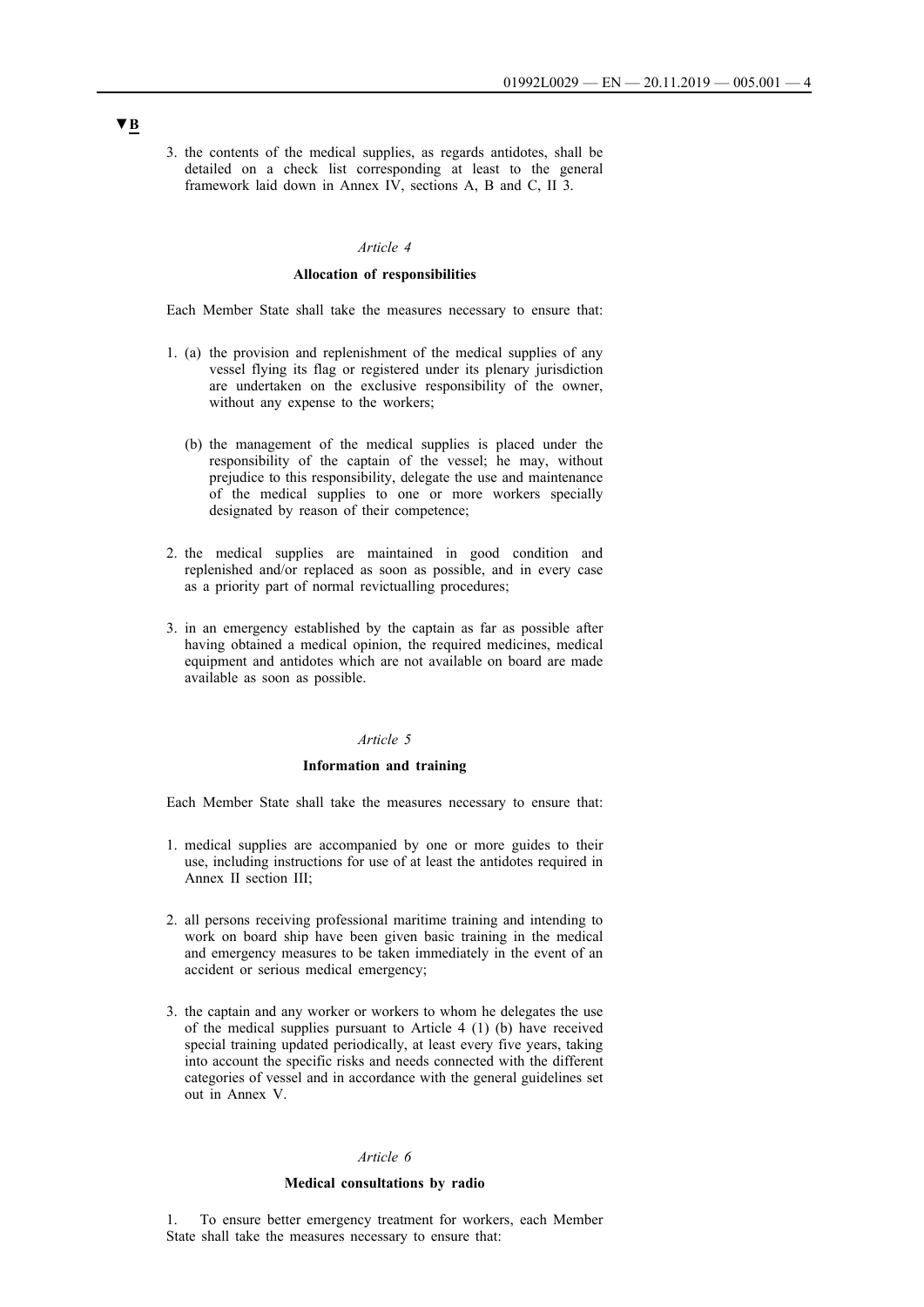- (a) one or more centres are designated to provide workers with free medical advice by radio;
- (b) some of the doctors providing their services for the radio consultation centres have been trained in the special conditions prevailing on board ship.

2. In order to optimize the advice given, the radio consultation centres may keep personal medical records, with the agreement of the workers concerned.

Such records shall remain confidential.

#### *Article 7*

#### **Inspection**

1. Each Member State shall take the measures necessary to ensure that a competent person or a competent authority carries out an annual inspection to check that on board all vessels flying its flag:

- the medical supplies meet the minimum requirements of this Directive;
- the checklist provided for in Article 2 (1) (c) confirms that the medical supplies comply with those minimum requirements;
- the medical supplies are correctly stored;
- any expiry dates have been respected.

2. Inspections of the medical supplies stored on life-rafts shall be carried out in the course of those life-rafts' annual maintenance.

Those inspections may exceptionally be postponed for up to five months.

# **▼M4**

## *Article 8*

#### **Amendments to the Annexes**

The Commission is empowered to adopt delegated acts in accordance with Article 8a to make strictly technical amendments to the Annexes, in order to take account of technical progress or changes in international regulations or specifications and new findings concerning medical treatment on board vessels.

Where, in duly justified and exceptional cases involving imminent, direct and serious risks to workers' and other persons' physical health and safety, imperative grounds of urgency require action in a very short timeframe, the procedure provided for in Article 8b shall apply to delegated acts adopted pursuant to this Article.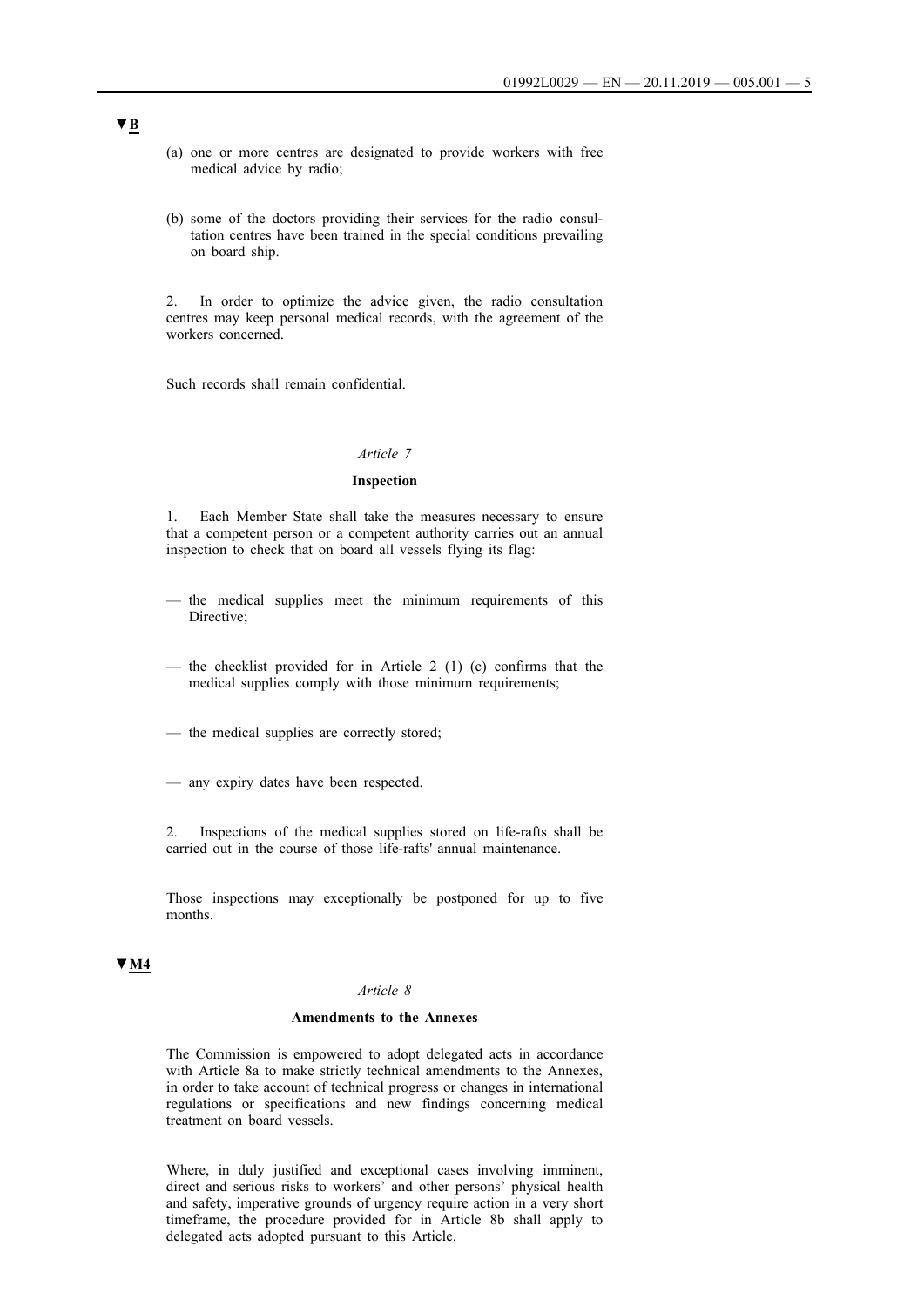#### *Article 8a*

#### **Exercise of the delegation**

The power to adopt delegated acts is conferred on the Commission subject to the conditions laid down in this Article.

2. The power to adopt delegated acts referred to in Article 8 shall be conferred on the Commission for a period of five years from 26 July 2019. The Commission shall draw up a report in respect of the delegation of power not later than nine months before the end of the five-year period. The delegation of power shall be tacitly extended for periods of an identical duration, unless the European Parliament or the Council opposes such extension not later than three months before the end of each period.

3. The delegation of power referred to in Article 8 may be revoked at any time by the European Parliament or by the Council. A decision to revoke shall put an end to the delegation of the power specified in that decision. It shall take effect the day following the publication of the decision in the *Official Journal of the European Union* or at a later date specified therein. It shall not affect the validity of any delegated acts already in force.

4. Before adopting a delegated act, the Commission shall consult experts designated by each Member State in accordance with the principles laid down in the Interinstitutional Agreement of 13 April 2016 on Better Law-Making  $(1)$ .

5. As soon as it adopts a delegated act, the Commission shall notify it simultaneously to the European Parliament and to the Council.

6. A delegated act adopted pursuant to Article 8 shall enter into force only if no objection has been expressed either by the European Parliament or the Council within a period of two months of notification of that act to the European Parliament and the Council or if, before the expiry of that period, the European Parliament and the Council have both informed the Commission that they will not object. That period shall be extended by two months at the initiative of the European Parliament or of the Council.

#### *Article 8b*

#### **Urgency procedure**

1. Delegated acts adopted under this Article shall enter into force without delay and shall apply as long as no objection is expressed in accordance with paragraph 2. The notification of a delegated act to the European Parliament and the Council shall state the reasons for the use of the urgency procedure.

2. Either the European Parliament or the Council may object to a delegated act in accordance with the procedure referred to in Article 8a(6). In such a case, the Commission shall repeal the act immediately following the notification of the decision to object by the European Parliament or by the Council.

 $(1)$  OJ L 123, 12.5.2016, p. 1.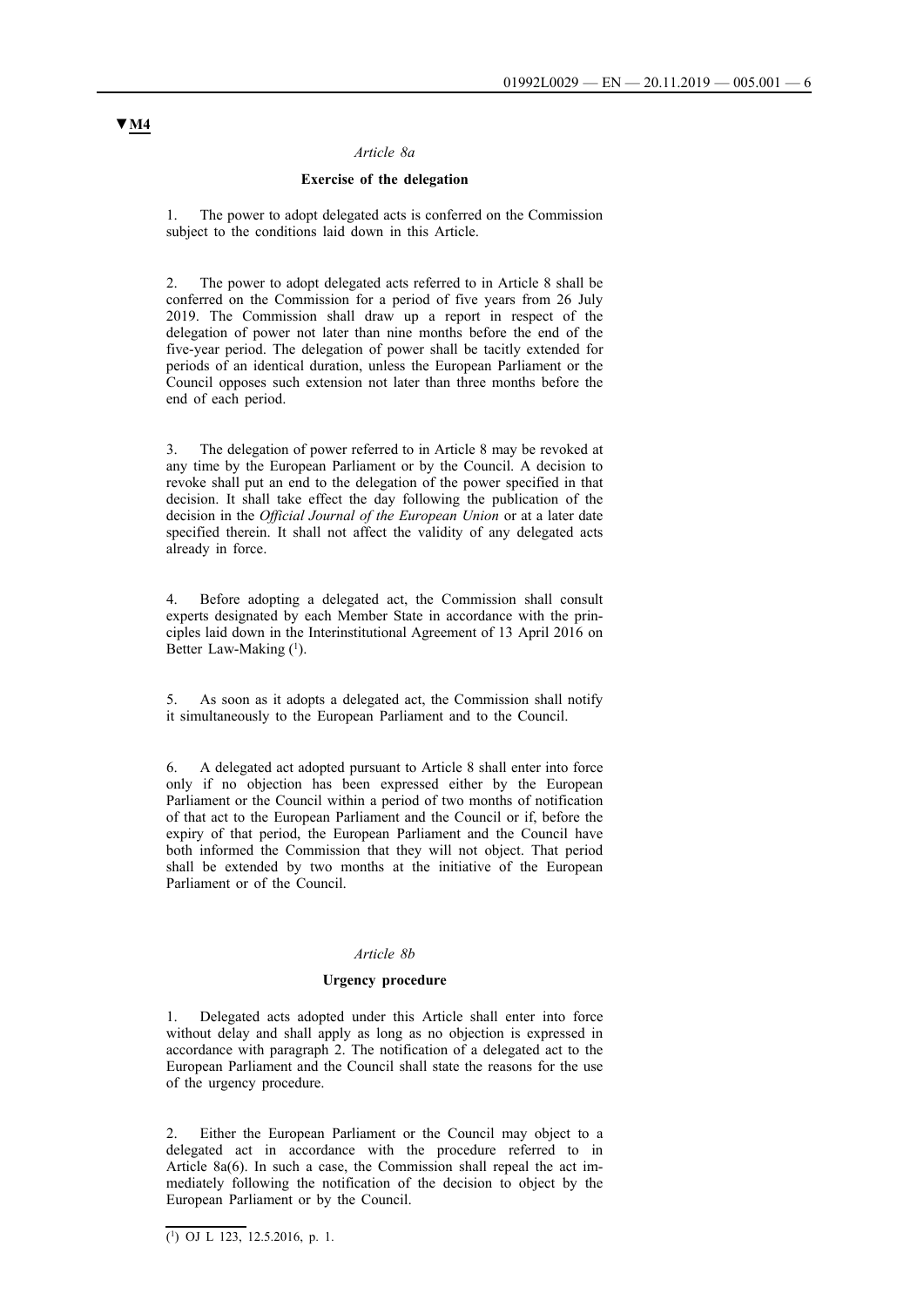#### *Article 9*

#### **Final provisions**

1. Member States shall bring into force the laws, regulations and administrative provisions necessary to comply with this Directive by 31 December 1994. They shall forthwith inform the Commission thereof.

When Member States adopt these measures, such measures shall contain a reference to this Directive or shall be accompanied by such reference on the occasion of their official publication. The methods of making such a reference shall be laid down by the Member States.

2. Member States shall communicate to the Commission the texts of the provisions of national law which they have already adopted or which they adopt in the field governed by this Directive.

# **▼M2** \_\_\_\_\_\_\_\_\_\_

#### *Article 9a*

#### **Implementation report**

Every five years, the Member States shall submit to the Commission a report on the practical implementation of this Directive in the form of a specific chapter of the single report referred to in Article 17a(1), (2) and (3) of Directive 89/391/EEC, which serves as a basis for the Commission's evaluation, in accordance with Article 17a(4) of that Directive..

#### **▼B**

# *Article 10*

This Directive is addressed to the Member States.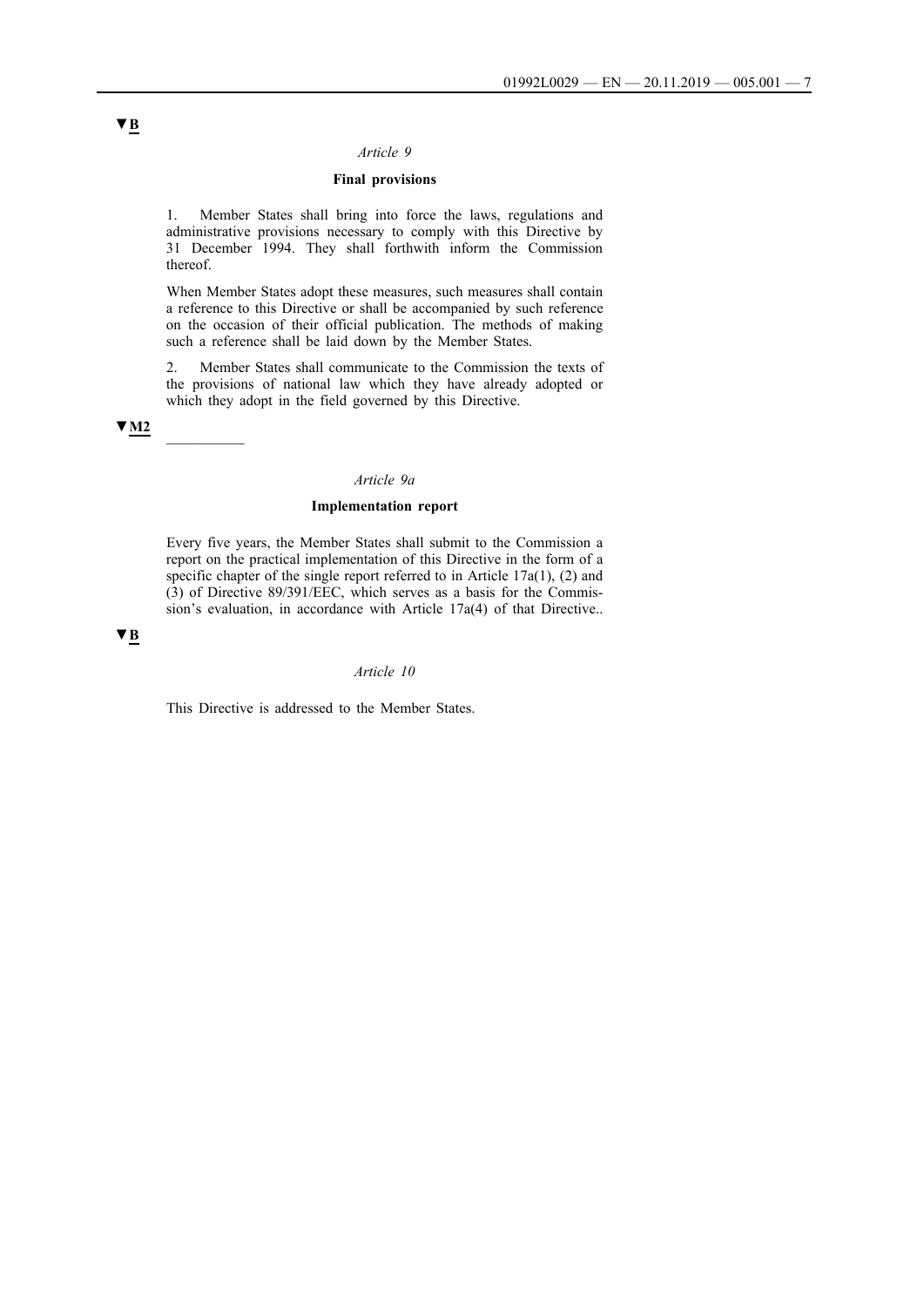#### *ANNEX I*

#### **CATEGORIES OF VESSELS**

(Article 1 (a))

- A. Sea-going or sea-fishing vessels, with no limitation on length of trips.
- B. Sea-going or sea-fishing vessels making trips of less than 150 nautical miles from the nearest port with adequate medical equipment (1).
- C. Harbour vessels, boats and craft staying very close to shore or with no cabin accommodation other than a wheelhouse.

 $(1)$  Category B shall be extended to sea-going or sea-fishing vessels which make trips of less than 175 nautical miles from the nearest port with adequate medical equipment and which remain continuously within range of helicopter rescue services.

To this end, each Member State shall forward up-to-date information on the areas in which routine helicopter rescue services are provided, and the circumstances in which they operate:

<sup>(</sup>a) to the other Member States and the Commission; and

<sup>(</sup>b) to the captains of vessels flying its flag or registered under its plenary jurisdiction who are, or are likely to be, concerned by application of the first subparagraph of this footnote; the information shall be forwarded in the most appropriate way, for example through radio-consultation centres, rescue coordination centres or coastal radio stations.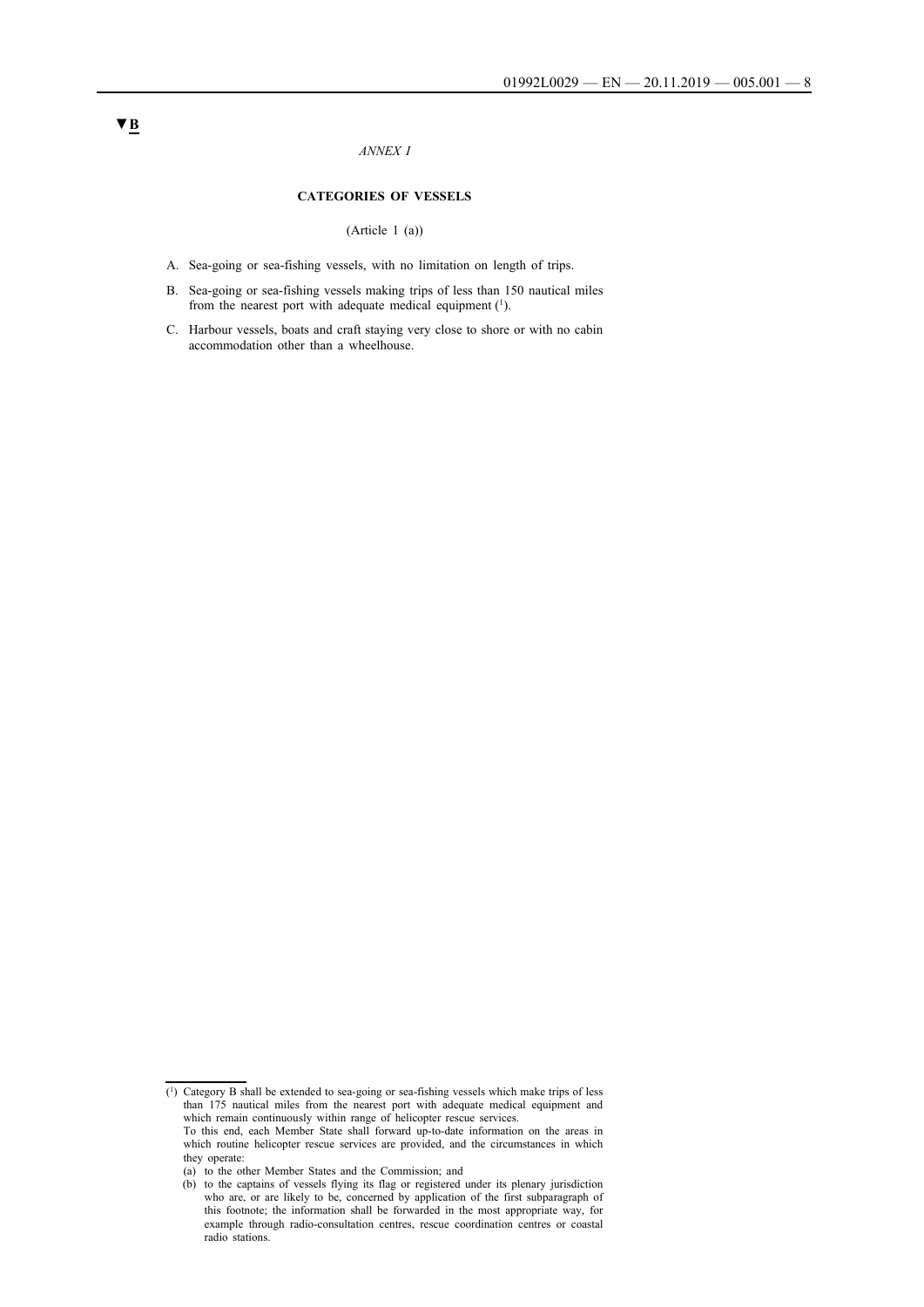#### *ANNEX II*

# **MEDICAL SUPPLIES (NON-EXHAUSTIVE LIST) (\*)**

#### (Article 1(d))

(\*) *In light of Article 2(1)(a) Member States may, under exceptional circumstances, consider the use of alternative medicines or medical equipment for objectively justified reasons.*

#### I. **MEDICINES**

|                                                                          | Categories of vessels |   |               |
|--------------------------------------------------------------------------|-----------------------|---|---------------|
|                                                                          | А                     | B | $\mathcal{C}$ |
| 1. Cardiovascular                                                        |                       |   |               |
| (a) Cardio-circulatory sympathomimetics                                  | $\mathbf X$           | X |               |
| (b) Anti-angina preparations                                             | X                     | X | X             |
| (c) Diuretics                                                            | X                     | X |               |
| (d) Anti-haemorrhagics including uterotonics if there are women on board | X                     | X |               |
| (e) Anti-hypertensive                                                    | X                     | X |               |
| 2. Gastro-intestinal system                                              |                       |   |               |
| (a) Medicines for gastric and duodenal disorders                         |                       |   |               |
| - Medicine for treatment of stomach ulcer and gastritis                  | X                     | X |               |
| - Anti-acid mucous dressings                                             | X                     | X |               |
| (b) Anti-emetics                                                         | X                     | X |               |
| (c) Laxatives                                                            | X                     |   |               |
| (d) Anti-diarrhoeals                                                     | X                     | X | X             |
| (e) Haemorrhoid preparations                                             | X                     | X |               |
| 3. Analgesics and anti-spasmodics                                        |                       |   |               |
| (a) Analgesics, anti-pyretics and anti-inflammatory preparations         | X                     | X | X             |
| (b) Powerful analgesics                                                  | X                     | X |               |
| (c) Spasmolytics                                                         | X                     | X |               |
| 4. Nervous system                                                        |                       |   |               |
| (a) Anxiolytics                                                          | X                     | X |               |
| (b) Neuroleptics                                                         | X                     | X |               |
| (c) Seasickness remedies                                                 | X                     | X | $\mathbf X$   |
| (d) Anti-epileptics                                                      | $\mathbf X$           | X |               |
| 5. Anti-allergics and anti-anaphylactics                                 |                       |   |               |
| (a) Anti-histaminics                                                     | $\mathbf X$           | X |               |
| (b) Glucocorticoids                                                      | X                     | X |               |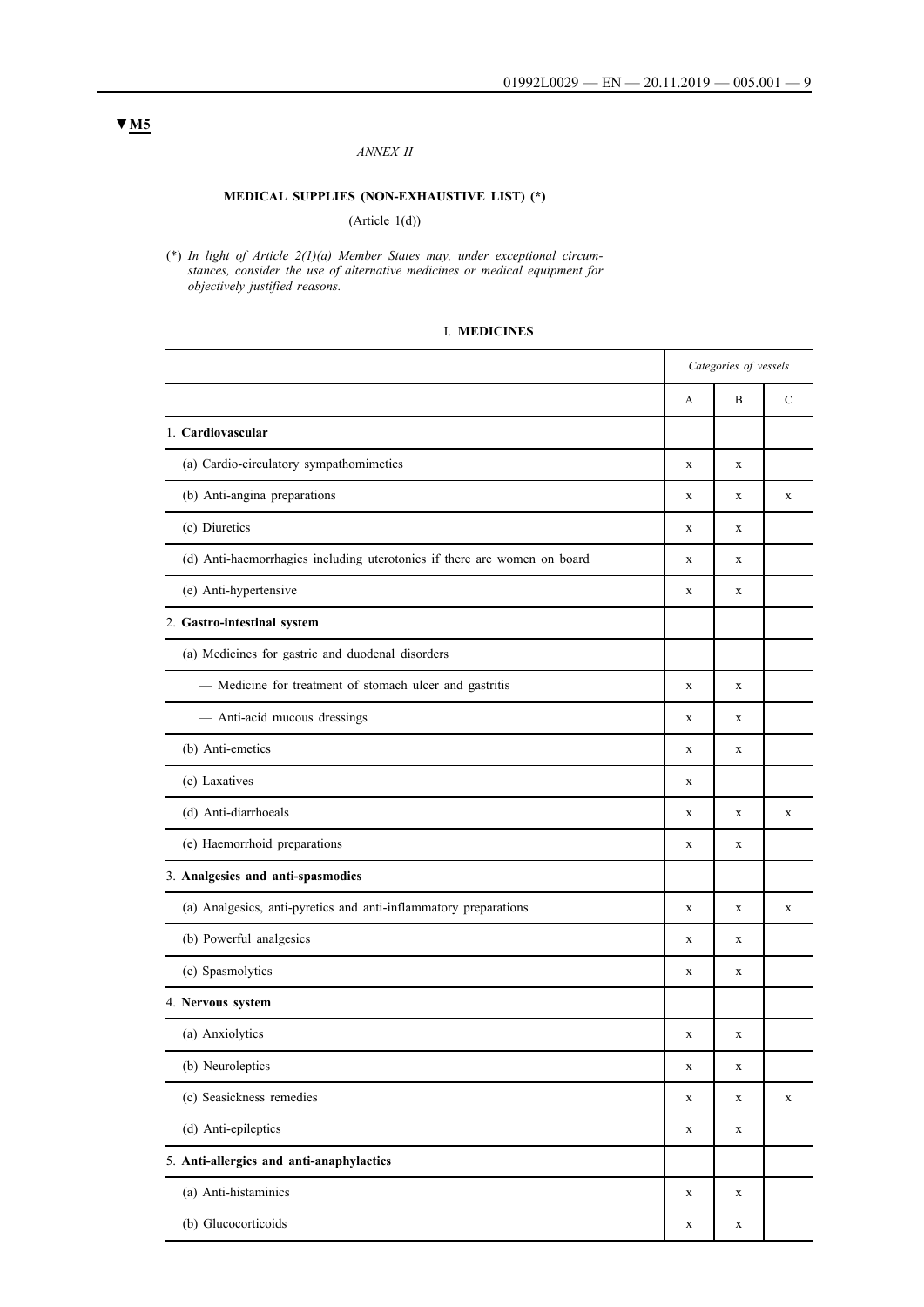|                                                                               | Categories of vessels |             |             |
|-------------------------------------------------------------------------------|-----------------------|-------------|-------------|
|                                                                               | A                     | B           | C           |
| 6. Respiratory system                                                         |                       |             |             |
| (a) Bronchiospasm preparations                                                | X                     | X           |             |
| (b) Anti-tussives                                                             | X                     | X           |             |
| (c) Medicines used for colds and sinusitis                                    | $\mathbf X$           | X           |             |
| 7. Anti-infection                                                             |                       |             |             |
| (a) Antibiotics (at least two classes)                                        | X                     | X           |             |
| (b) Anti-parasitics                                                           | X                     | X           |             |
| (c) Anti-tetanus vaccines and immunoglobulins                                 | $\mathbf X$           | X           |             |
| (d) Anti-malaria medicines, carriage shall be dependent upon operational area | X                     | X           |             |
| 8. Compounds promoting rehydration, caloric intake and plasma expansion       | X                     | X           |             |
| 9. Medicines for external use                                                 |                       |             |             |
| (a) Skin medicines                                                            |                       |             |             |
| - Antiseptic solutions                                                        | X                     | X           | X           |
| - Antibiotic ointments                                                        | $\mathbf X$           | X           |             |
| - Anti-inflammatory and analgesic ointments                                   | X                     | X           |             |
| - Anti-mycotic skin creams                                                    | X                     |             |             |
| - Burn preparations                                                           | X                     | X           | $\mathbf X$ |
| (b) Eye medicines                                                             |                       |             |             |
| - Antibiotic and anti-inflammatory                                            | X                     | X           |             |
| - Anaesthetic drops                                                           | X                     | X           |             |
| - Saline solution for eyewash                                                 | X                     | X           | $\mathbf X$ |
| - Hypotonic myotic drops                                                      | X                     | X           |             |
| (c) Ear medicines                                                             |                       |             |             |
| - Anaesthetic and anti-inflammatory solutions                                 | $\mathbf X$           | $\mathbf X$ |             |
| (d) Medicines for oral and throat infections                                  |                       |             |             |
| - Antiseptic mouthwashes                                                      | $\mathbf X$           | $\mathbf X$ |             |
| (e) Local anaesthetics                                                        |                       |             |             |
| - Local anaesthetics using freezing                                           | $\mathbf X$           |             |             |
| - Local anaesthetics given by subcutaneous injection                          | X                     | X           |             |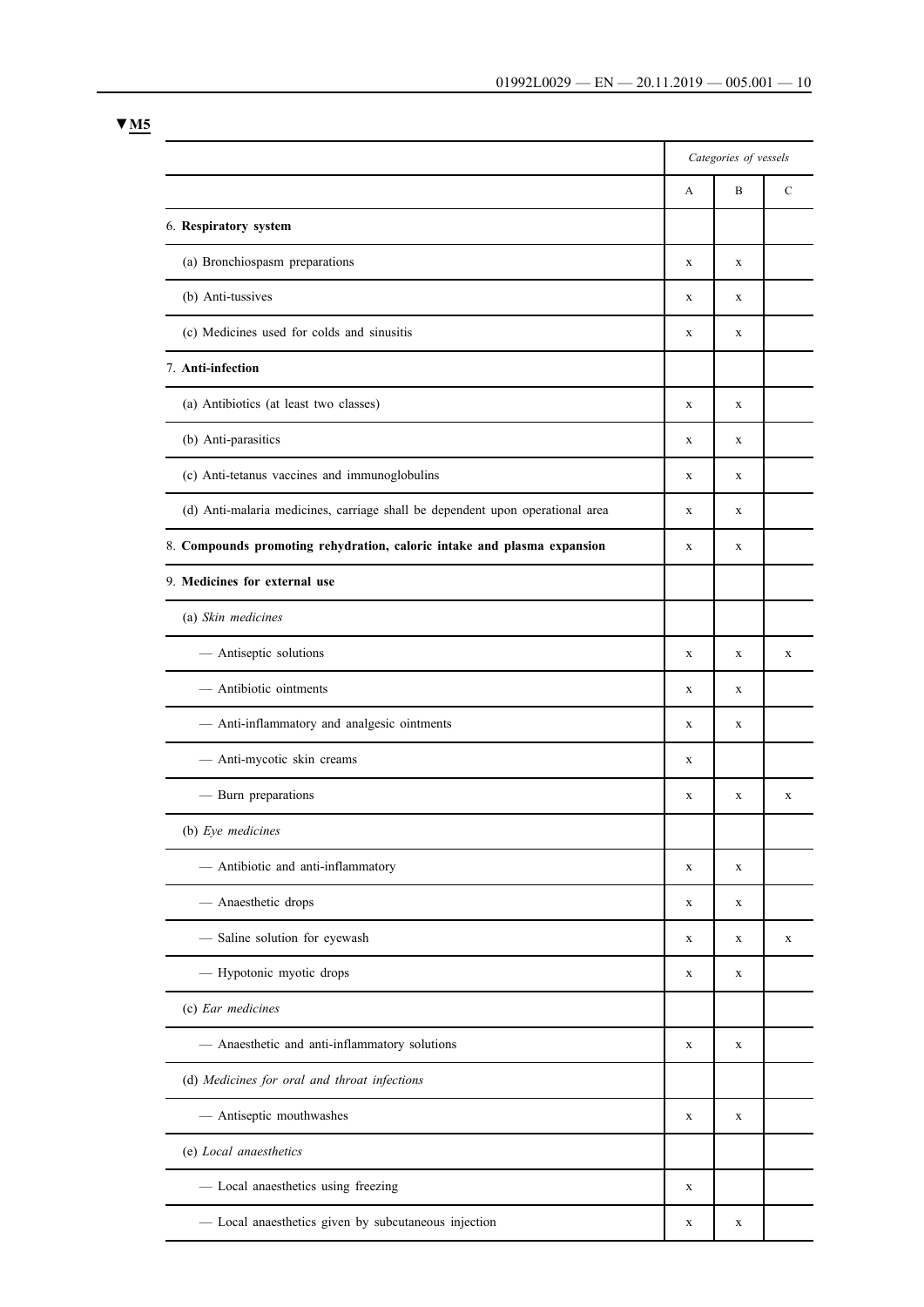|                                                                                                                                                      | Categories of vessels |             |               |
|------------------------------------------------------------------------------------------------------------------------------------------------------|-----------------------|-------------|---------------|
|                                                                                                                                                      | A                     | B           | $\mathcal{C}$ |
| 1. Resuscitation equipment                                                                                                                           |                       |             |               |
| - Ambu bag (or equivalent); supplied with large, medium and small masks                                                                              | $\mathbf X$           | X           |               |
| - Appliance for the administration of oxygen with pressure-reducing valve such that<br>ship's industrial oxygen can be used, or oxygen container (1) | $\mathbf X$           | X           |               |
| - Mechanical aspirator to clear upper respiratory passages                                                                                           | $\mathbf X$           | $\mathbf X$ |               |
| 2. Dressing and suturing equipment                                                                                                                   |                       |             |               |
| — Tourniquets                                                                                                                                        | X                     | X           | X             |
| - Disposable suture stapler or suture kit with needles                                                                                               | X                     | X           |               |
| - Adhesive elastic bandage                                                                                                                           | X                     | X           | X             |
| - Gauze strips                                                                                                                                       | X                     | X           |               |
| - Tubular gauze for finger bandages                                                                                                                  | X                     |             |               |
| - Sterile gauze compresses                                                                                                                           | X                     | X           | $\mathbf X$   |
| Sterile sheet for burns victims                                                                                                                      | X                     | X           |               |
| - Triangular sling                                                                                                                                   | X                     | X           |               |
| - Disposable gloves                                                                                                                                  | X                     | X           | $\mathbf X$   |
| - Adhesive dressings                                                                                                                                 | X                     | X           | X             |
| - Sterile compression bandages                                                                                                                       | X                     | X           | X             |
| - Adhesive sutures or zinc oxide bandages                                                                                                            | X                     | X           | X             |
| - Non-absorbable sutures with needles                                                                                                                | X                     |             |               |
| - Vaseline gauze                                                                                                                                     | X                     | X           |               |
| 3. Instruments                                                                                                                                       |                       |             |               |
| - Disposable scalpels                                                                                                                                | X                     |             |               |
| - Instrument box made of suitable material                                                                                                           | X                     | X           |               |
| - Scissors                                                                                                                                           | X                     | X           |               |
| - Dissecting forceps                                                                                                                                 | X                     | X           |               |
| - Haemostatic clamps                                                                                                                                 | X                     | X           |               |
| - Needle forceps                                                                                                                                     | X                     |             |               |
| - Disposable razors                                                                                                                                  | X                     |             |               |
| 4. Examination and monitoring equipment                                                                                                              |                       |             |               |
| - Disposable tongue depressors                                                                                                                       | X                     | X           |               |
| - Reactive strips for urine analysis                                                                                                                 | X                     |             |               |
| - Temperature charts                                                                                                                                 | X                     |             |               |

# II. **MEDICAL EQUIPMENT**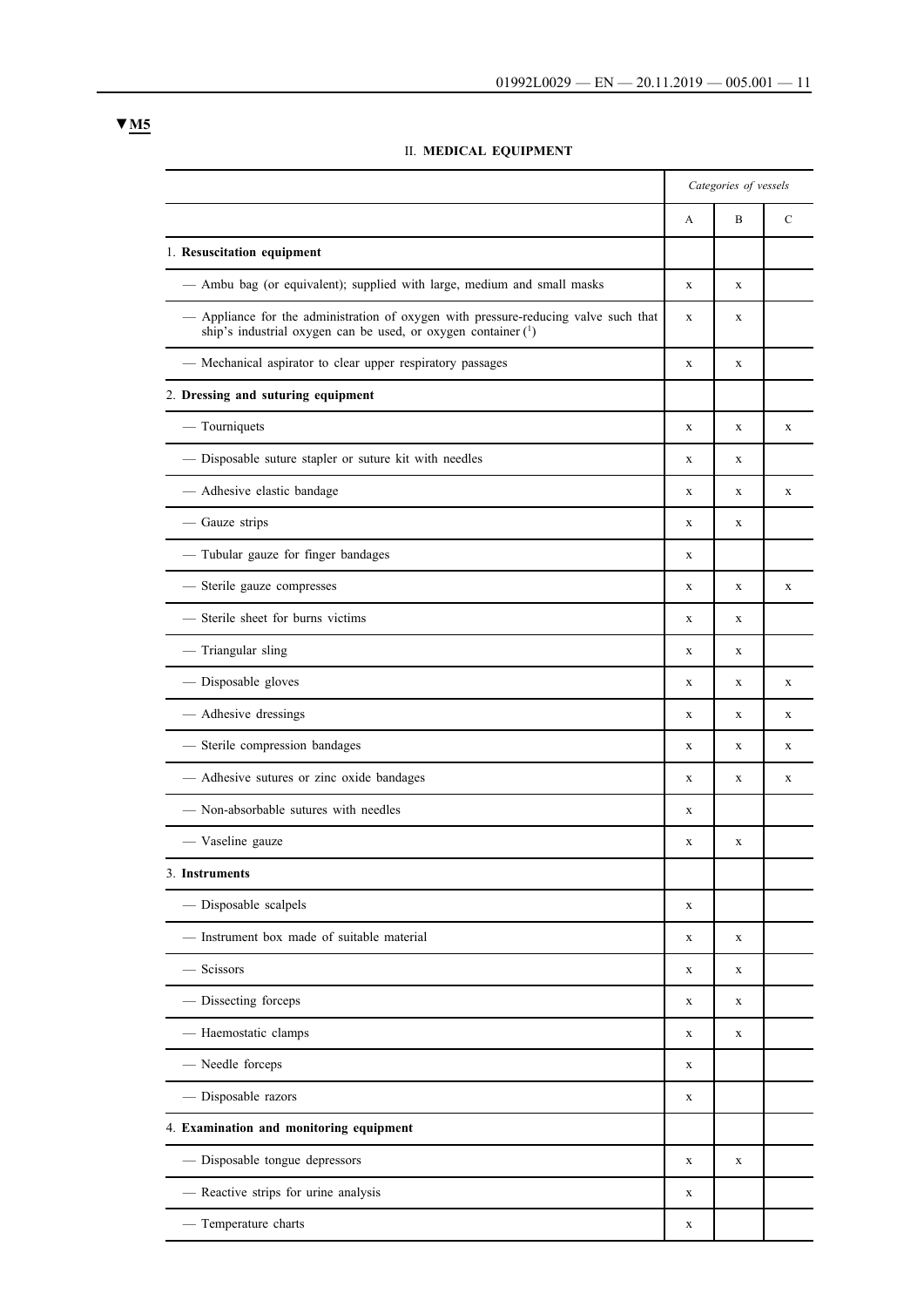|                                                                         | Categories of vessels |              |               |
|-------------------------------------------------------------------------|-----------------------|--------------|---------------|
|                                                                         | A                     | B            | $\mathcal{C}$ |
| - Medical evacuation sheets                                             | $\mathbf X$           | X            |               |
| - Stethoscope                                                           | X                     | X            |               |
| - Sphygmomanometer                                                      | X                     | X            |               |
| - Medical thermometer                                                   | X                     | X            |               |
| - Hypothermic thermometer                                               | $\mathbf x$           | X            |               |
| - Quick malaria test, carriage shall be dependent upon operational area | $\mathbf X$           | $\mathbf{x}$ |               |
| 5. Equipment for injection, perfusion, puncture and catheterisation     |                       |              |               |
| - Bladder drainage equipment (suitable for men and women)               | $\mathbf X$           |              |               |
| - Intravenous infusion set                                              | $\mathbf x$           | $\mathbf x$  |               |
| - Disposable syringes and needles                                       | $\mathbf x$           | $\mathbf x$  |               |
| 6. General medical equipment                                            |                       |              |               |
| - Personal protective medical and nursing equipment                     | $\mathbf X$           | X            |               |
| - Bedpan                                                                | X                     |              |               |
| - Hot-water bottle                                                      | $\mathbf X$           |              |               |
| - Urine bottle                                                          | X                     |              |               |
| - Ice bag                                                               | $\mathbf X$           |              |               |
| 7. Immobilisation and setting equipment                                 |                       |              |               |
| - Set of splints of different sizes for the extremities                 | X                     | X            |               |
| - Collar for neck immobilisation                                        | $\mathbf X$           | X            |               |
| 8. Disinfection, disinsectisation and prophylaxis                       |                       |              |               |
| - Water-disinfection compound                                           | $\mathbf x$           |              |               |
| - Liquid insecticide                                                    | $\mathbf X$           |              |               |
| - Powder insecticide                                                    | $\mathbf X$           |              |               |

# III. **ANTIDOTES**

| 1. Medicines               |  |
|----------------------------|--|
| — General                  |  |
| — Cardio-vascular          |  |
| - Gastro-intestinal system |  |
| - Nervous system           |  |
| - Respiratory system       |  |
| - Anti-infective           |  |
| - For external use         |  |
| 2. Medical equipment       |  |

**▼M5**

— Necessary for the administration of oxygen (including maintenance requisites)

(1) Under the conditions of use prescribed by national laws and/or practices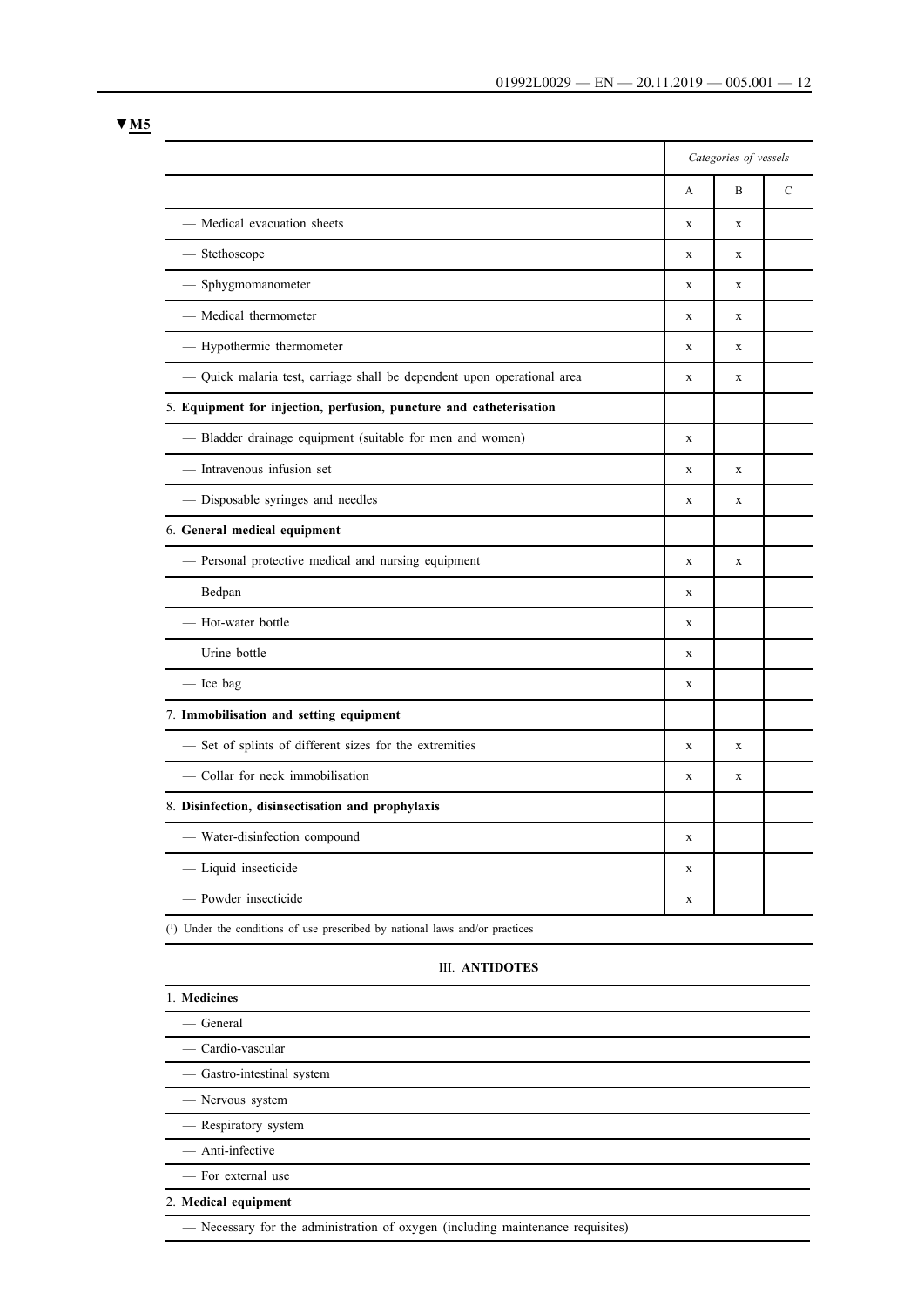# *Note:*

For the detailed implementation of Section III, Member States may refer to the IMO Medical First Aid Guide for use in accidents involving dangerous goods (MFAG) contained in the 1990 consolidated edition of the IMO International Maritime Dangerous Goods Code, as amended.

Any adaptation of Section III in implementation of Article 8 may take account, inter alia, of any updating of the MFAG.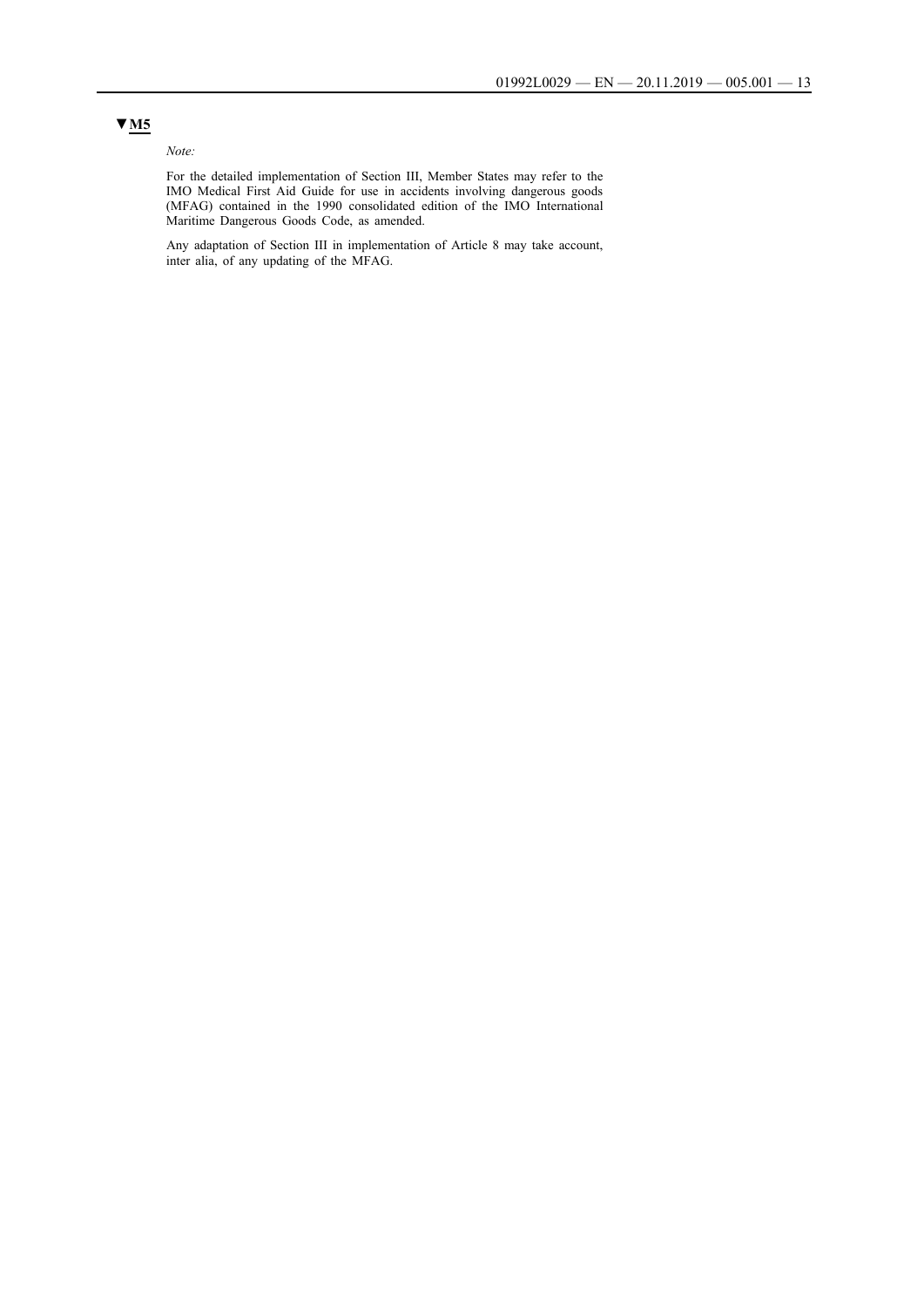#### *ANNEX III*

#### **DANGEROUS SUBSTANCES**

(Article 1 (e) and Article 3 (1))

The substances listed in this Annex are to be taken into account in whatever form they are carried on board, including the form of waste or cargo residues.

- Explosive substances and objects,
- Gases: compressed, liquified or dissolved under pressure,
- Inflammable liquids,
- Inflammable solids,
- Substances liable to spontaneous combustion,
- Substances which, on contact with water, give off inflammable gases,
- Combustible substances,
- Organic peroxides,
- Toxic substances,
- Infectious substances,
- Radioactive substances,
- Corrosive substances,
- Various dangerous substances, i.e. any other substances which experience has shown, or may show, to be dangerous, so that the provisions of Article 3 need to be applied.

#### **Note**

For the detailed implementation of this Annex, Member States may refer to the 1990 consolidated edition of the IMO International Maritime Dangerous Goods Code.

Any adaptation of this Annex in implementation of Article 8 may take account, *inter alia,* of any updating of the IMO International Maritime Dangerous Goods Code.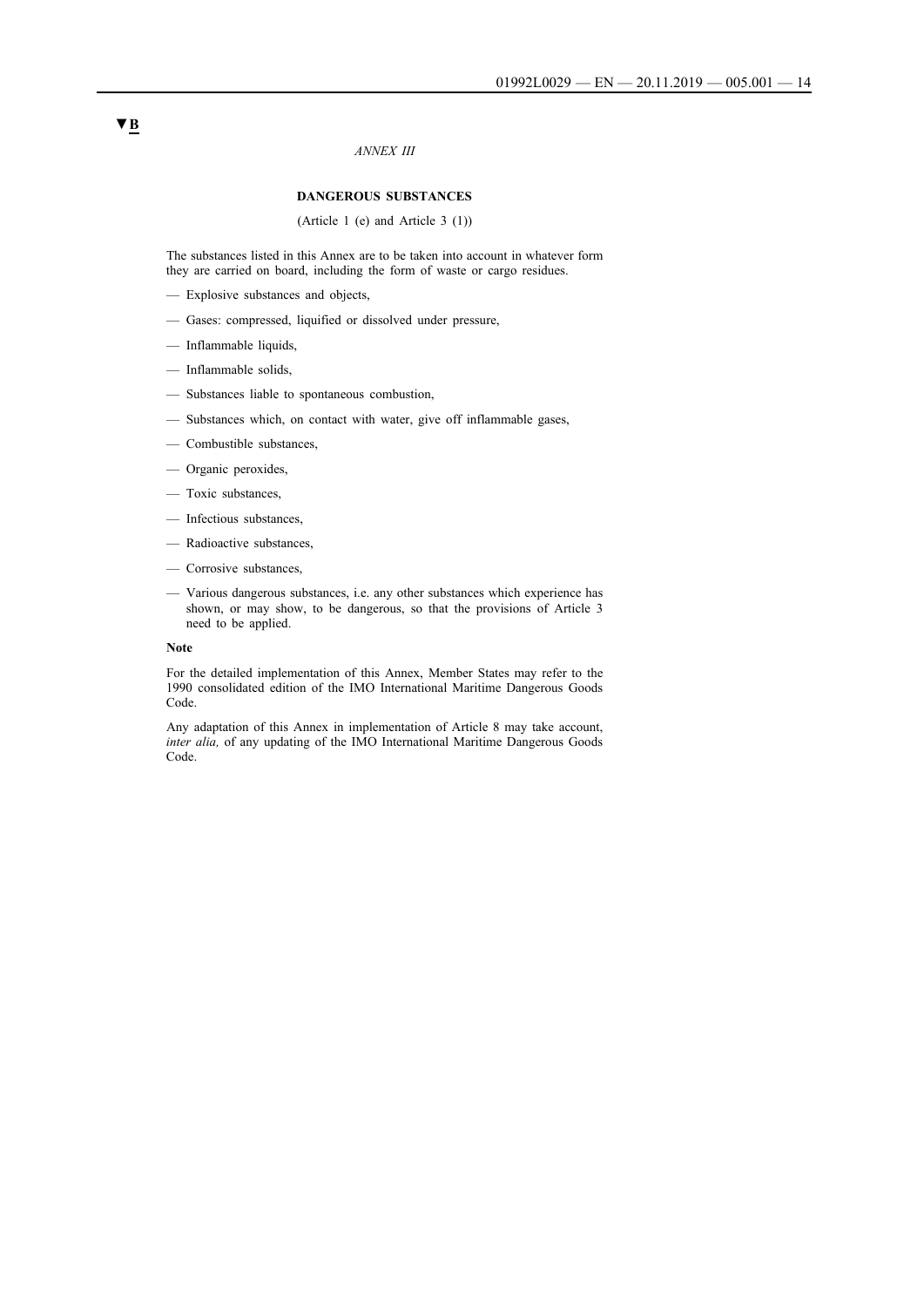# *ANNEX IV*

# **General Framework for the Inspection of Vessels' Medical Supplies**

(Article  $2(1)(c)$ , Article  $3(3)$ )

# SECTION A

#### *CATEGORY A VESSELS*

Home port:

- I. **Details of the vessel**
	- Name:
- Flag:
- II. **Medical supplies**

|                                                                             | <b>Quantities</b><br>required | <b>Quantities</b><br>actually carried<br>on board | Remarks (in<br>particular, any<br>expiry date) |
|-----------------------------------------------------------------------------|-------------------------------|---------------------------------------------------|------------------------------------------------|
| 1. MEDICINE                                                                 |                               |                                                   |                                                |
| 1.1. Cardiovascular                                                         |                               |                                                   |                                                |
| (a) Cardio-circulatory sympathomimetics                                     | $\theta$                      | $\theta$                                          | $\theta$                                       |
| (b) Anti-angina preparations                                                | $\Omega$                      | $\Omega$                                          | $\theta$                                       |
| (c) Diuretics                                                               | $\theta$                      | $\theta$                                          | $\theta$                                       |
| (d) Anti-haemorrhagics including uterotonics if there are<br>women on board | $\theta$                      | $\theta$                                          | $\theta$                                       |
| (e) Anti-hypertensive                                                       | $\theta$                      | $\theta$                                          | $\theta$                                       |
| 1.2. Gastro-intestinal system                                               |                               |                                                   |                                                |
| (a) Medicines for gastric and duodenal disorders                            | $\mathbf{0}$                  | $\theta$                                          | $\mathbf{0}$                                   |
| - Medicine for treatment of stomach ulcer and gastritis                     | $\theta$                      | $\theta$                                          | $\theta$                                       |
| - Anti-acid mucous dressings                                                | $\Omega$                      | $\theta$                                          | $\theta$                                       |
| (b) Anti-emetics                                                            | $\Omega$                      | $\theta$                                          | $\mathbf{0}$                                   |
| (c) Laxatives                                                               | $\mathbf{0}$                  | $\theta$                                          | $\mathbf{0}$                                   |
| (d) Anti-diarrhoeals                                                        | $\theta$                      | $\theta$                                          | $\theta$                                       |
| (e) Haemorrhoid preparations                                                | $\mathbf{0}$                  | $\mathbf{0}$                                      | $\mathbf{0}$                                   |
| 1.3. Analgesics and anti-spasmodics                                         |                               |                                                   |                                                |
| (a) Analgesics, anti-pyretics and anti-inflammatory preparations            | $\overline{0}$                | $\Omega$                                          | $\Omega$                                       |
| (b) Powerful analgesics                                                     | $\mathbf{0}$                  | $\Omega$                                          | $\mathbf{0}$                                   |
| (c) Spasmolytics                                                            | $\mathbf{0}$                  | $\Omega$                                          | $\mathbf{0}$                                   |
| 1.4. Nervous system                                                         |                               |                                                   |                                                |
| (a) Anxiolytics                                                             | $\theta$                      | $\theta$                                          | $\theta$                                       |
| (b) Neuroleptics                                                            | $\mathbf{0}$                  | $\theta$                                          | $\mathbf{0}$                                   |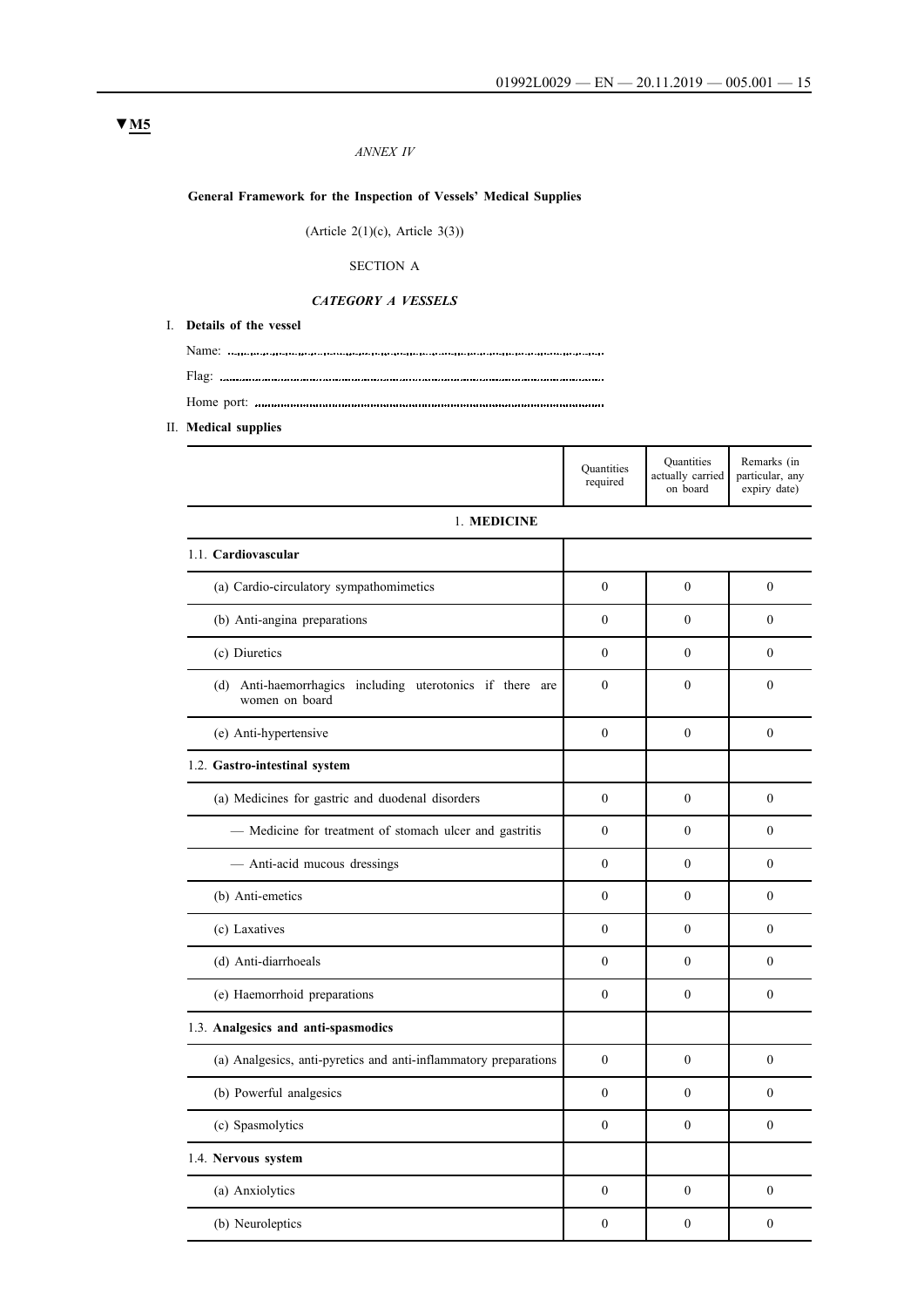|                                                                                  | <b>Quantities</b><br>required | Quantities<br>actually carried<br>on board | Remarks (in<br>particular, any<br>expiry date) |
|----------------------------------------------------------------------------------|-------------------------------|--------------------------------------------|------------------------------------------------|
| (c) Seasickness remedies                                                         | $\mathbf{0}$                  | $\mathbf{0}$                               | $\mathbf{0}$                                   |
| (d) Anti-epileptics                                                              | $\theta$                      | $\boldsymbol{0}$                           | $\mathbf{0}$                                   |
| 1.5. Anti-allergics and anti-anaphylactics                                       |                               |                                            |                                                |
| (a) Anti-histaminics                                                             | $\mathbf{0}$                  | $\mathbf{0}$                               | $\theta$                                       |
| (b) Glucocorticoids                                                              | $\boldsymbol{0}$              | $\mathbf{0}$                               | $\mathbf{0}$                                   |
| 1.6. Respiratory system                                                          |                               |                                            |                                                |
| (a) Bronchiospasm preparations                                                   | $\theta$                      | $\mathbf{0}$                               | $\theta$                                       |
| (b) Anti-tussives                                                                | $\theta$                      | $\theta$                                   | $\theta$                                       |
| (c) Medicines used for colds and sinusitis                                       | $\mathbf{0}$                  | $\mathbf{0}$                               | $\mathbf{0}$                                   |
| 1.7. Anti-infection                                                              |                               |                                            |                                                |
| (a) Antibiotics (at least two classes)                                           | $\mathbf{0}$                  | $\mathbf{0}$                               | $\theta$                                       |
| (b) Anti-parasitics                                                              | $\theta$                      | $\mathbf{0}$                               | $\theta$                                       |
| (c) Anti-tetanus vaccines and immunoglobulins                                    | $\boldsymbol{0}$              | $\mathbf{0}$                               | $\theta$                                       |
| (d) Anti-malaria medicines, carriage shall be dependent upon<br>operational area | $\mathbf{0}$                  | 0                                          | $\boldsymbol{0}$                               |
| 1.8. Compounds promoting rehydration, caloric intake and<br>plasma expansion     | $\boldsymbol{0}$              | $\mathbf{0}$                               | $\theta$                                       |
| 1.9. Medicines for external use                                                  |                               |                                            |                                                |
| (a) Skin medicines                                                               | $\boldsymbol{0}$              | $\mathbf{0}$                               | $\theta$                                       |
| - Antiseptic solutions                                                           | $\boldsymbol{0}$              | 0                                          | $\theta$                                       |
| Antibiotic ointments                                                             | $\boldsymbol{0}$              | $\mathbf{0}$                               | $\theta$                                       |
| - Anti-inflammatory and analgesic ointments                                      | $\boldsymbol{0}$              | 0                                          | $\boldsymbol{0}$                               |
| Anti-mycotic skin creams                                                         | $\boldsymbol{0}$              | $\boldsymbol{0}$                           | $\boldsymbol{0}$                               |
| - Burn preparations                                                              | $\mathbf{0}$                  | $\mathbf{0}$                               | $\mathbf{0}$                                   |
| (b) Eye medicines                                                                | $\boldsymbol{0}$              | $\mathbf{0}$                               | $\mathbf{0}$                                   |
| - Antibiotic and anti-inflammatory                                               | $\boldsymbol{0}$              | $\boldsymbol{0}$                           | $\mathbf{0}$                                   |
| - Anaesthetic drops                                                              | $\boldsymbol{0}$              | 0                                          | $\mathbf{0}$                                   |
| - Saline solution for eyewash                                                    | $\boldsymbol{0}$              | $\boldsymbol{0}$                           | $\boldsymbol{0}$                               |
| - Hypotonic myotic drops                                                         | $\boldsymbol{0}$              | 0                                          | $\boldsymbol{0}$                               |
| (c) Ear medicines                                                                | $\mathbf{0}$                  | $\mathbf{0}$                               | $\mathbf{0}$                                   |
| - Anaesthetic and anti-inflammatory solutions                                    | $\boldsymbol{0}$              | 0                                          | $\boldsymbol{0}$                               |
| (d) Medicines for oral and throat infections                                     | $\boldsymbol{0}$              | $\boldsymbol{0}$                           | $\mathbf{0}$                                   |
| - Antiseptic mouthwashes                                                         | $\boldsymbol{0}$              | $\boldsymbol{0}$                           | $\boldsymbol{0}$                               |
| (e) Local anaesthetics                                                           | $\boldsymbol{0}$              | 0                                          | $\mathbf{0}$                                   |
| - Local anaesthetics using freezing                                              | $\mathbf{0}$                  | $\mathbf{0}$                               | $\mathbf{0}$                                   |
| - Local anaesthetics given by subcutaneous injection                             | $\boldsymbol{0}$              | $\boldsymbol{0}$                           | $\boldsymbol{0}$                               |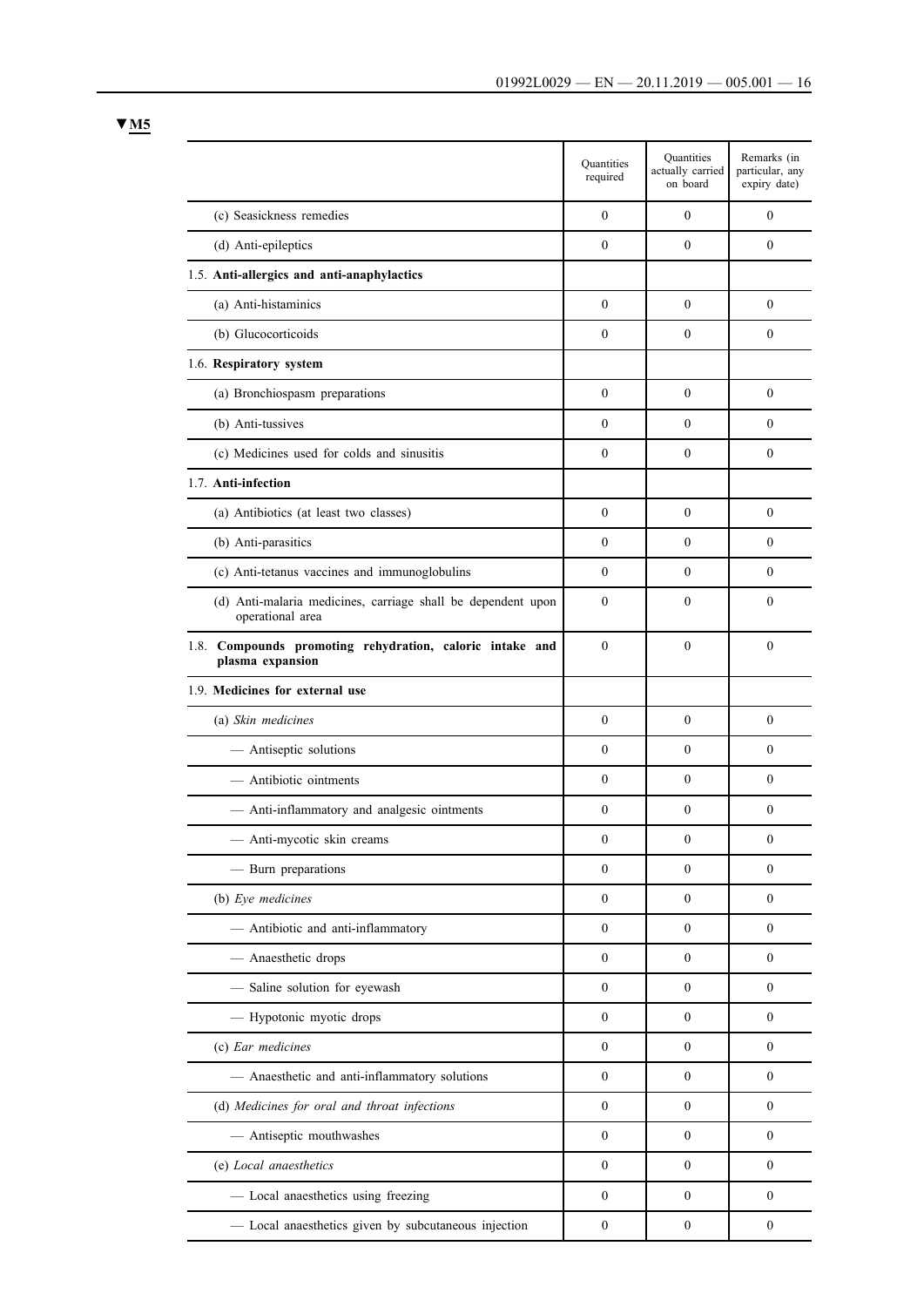|                                                                                                                                                          | Quantities<br>required | Quantities<br>actually carried<br>on board | Remarks (in<br>particular, any<br>expiry date) |
|----------------------------------------------------------------------------------------------------------------------------------------------------------|------------------------|--------------------------------------------|------------------------------------------------|
| 2. MEDICAL EQUIPMENT                                                                                                                                     |                        |                                            |                                                |
| 2.1. Resuscitation equipment                                                                                                                             |                        |                                            |                                                |
| Ambu bag (or equivalent); supplied with large, medium and<br>small masks                                                                                 | $\mathbf{0}$           | $\mathbf{0}$                               | $\mathbf{0}$                                   |
| Appliance for the administration of oxygen with pressure-<br>reducing valve such that ship's industrial oxygen can be<br>used, or oxygen container $(1)$ | $\mathbf{0}$           | $\boldsymbol{0}$                           | $\mathbf{0}$                                   |
| Mechanical aspirator to clear upper respiratory passages                                                                                                 | $\mathbf{0}$           | $\boldsymbol{0}$                           | $\mathbf{0}$                                   |
| 2.2. Dressing and suturing equipment                                                                                                                     |                        |                                            |                                                |
| $-$ Tourniquets                                                                                                                                          | $\mathbf{0}$           | $\mathbf{0}$                               | $\mathbf{0}$                                   |
| - Disposable suture stapler or suture kit with needles                                                                                                   | $\mathbf{0}$           | $\mathbf{0}$                               | $\mathbf{0}$                                   |
| Adhesive elastic bandage                                                                                                                                 | $\mathbf{0}$           | $\mathbf{0}$                               | $\mathbf{0}$                                   |
| - Gauze strips                                                                                                                                           | $\Omega$               | $\theta$                                   | $\mathbf{0}$                                   |
| - Tubular gauze for finger bandages                                                                                                                      | $\mathbf{0}$           | $\mathbf{0}$                               | $\theta$                                       |
| Sterile gauze compresses                                                                                                                                 | $\Omega$               | $\theta$                                   | $\theta$                                       |
| Sterile sheet for burns victims                                                                                                                          | $\mathbf{0}$           | $\mathbf{0}$                               | $\boldsymbol{0}$                               |
| - Triangular sling                                                                                                                                       | $\Omega$               | $\Omega$                                   | $\theta$                                       |
| - Disposable gloves                                                                                                                                      | $\mathbf{0}$           | $\mathbf{0}$                               | $\mathbf{0}$                                   |
| Adhesive dressings                                                                                                                                       | $\mathbf{0}$           | $\mathbf{0}$                               | $\boldsymbol{0}$                               |
| - Sterile compression bandages                                                                                                                           | $\mathbf{0}$           | $\mathbf{0}$                               | $\mathbf{0}$                                   |
| Adhesive sutures or zinc oxide bandages                                                                                                                  | $\mathbf{0}$           | $\mathbf{0}$                               | $\mathbf{0}$                                   |
| Non-absorbable sutures with needles                                                                                                                      | $\mathbf{0}$           | $\mathbf{0}$                               | $\mathbf{0}$                                   |
| - Vaseline gauze                                                                                                                                         | $\boldsymbol{0}$       | $\boldsymbol{0}$                           | $\boldsymbol{0}$                               |
| 2.3. Instruments                                                                                                                                         |                        |                                            |                                                |
| - Disposable scalpels                                                                                                                                    | $\bf{0}$               | $\boldsymbol{0}$                           | $\boldsymbol{0}$                               |
| - Instrument box made of suitable material                                                                                                               | $\mathbf{0}$           | $\mathbf{0}$                               | $\mathbf{0}$                                   |
| - Scissors                                                                                                                                               | $\boldsymbol{0}$       | $\mathbf{0}$                               | $\boldsymbol{0}$                               |
| - Dissecting forceps                                                                                                                                     | $\mathbf{0}$           | 0                                          | $\mathbf{0}$                                   |
| - Haemostatic clamps                                                                                                                                     | $\mathbf{0}$           | $\mathbf{0}$                               | $\mathbf{0}$                                   |
| - Needle forceps                                                                                                                                         | $\mathbf{0}$           | $\mathbf{0}$                               | $\mathbf{0}$                                   |
| - Disposable razors                                                                                                                                      | $\mathbf{0}$           | $\mathbf{0}$                               | $\mathbf{0}$                                   |
| 2.4. Examination and monitoring equipment                                                                                                                | $\boldsymbol{0}$       | $\mathbf{0}$                               | $\boldsymbol{0}$                               |
| Disposable tongue depressors                                                                                                                             | $\boldsymbol{0}$       | 0                                          | $\boldsymbol{0}$                               |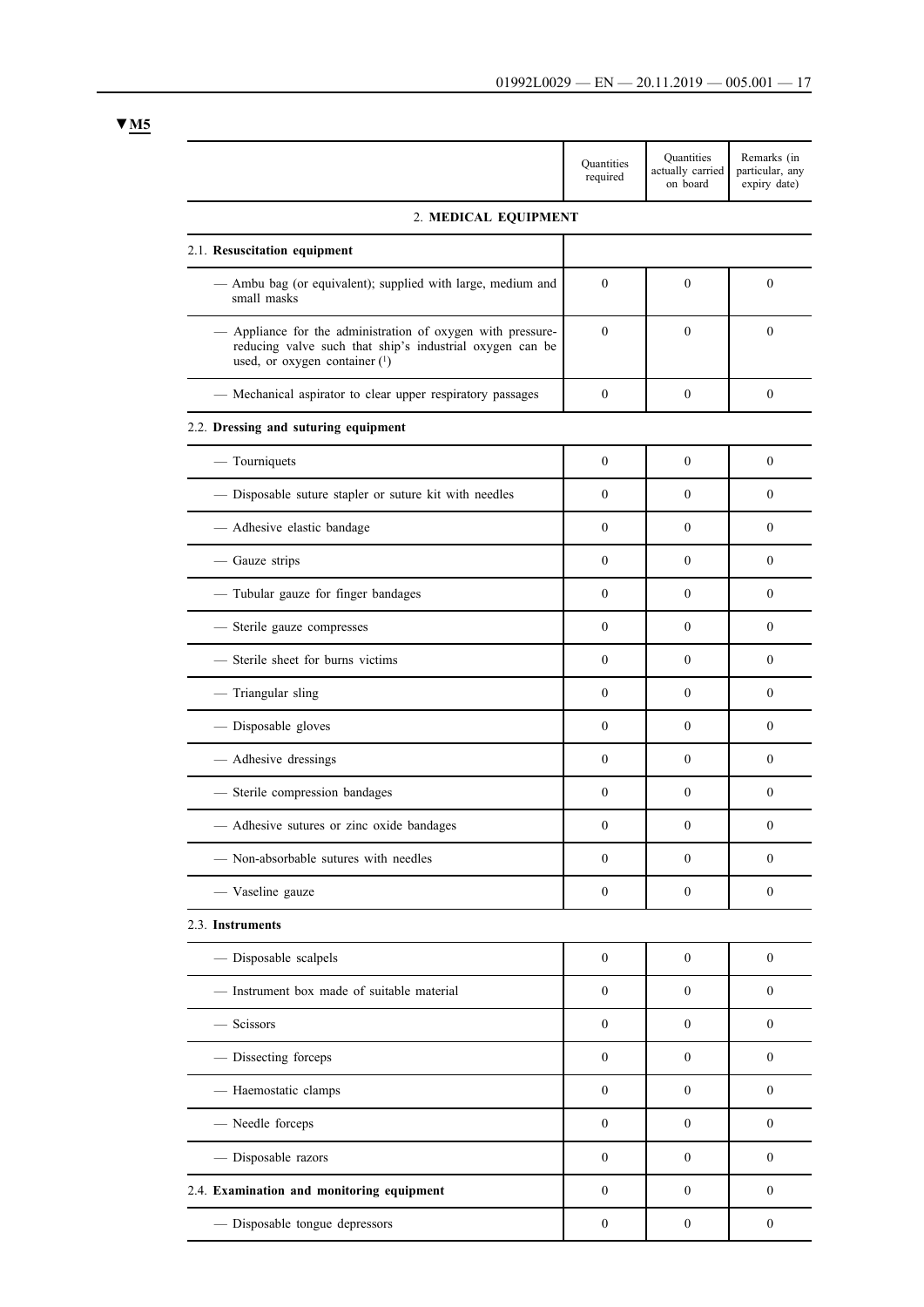|                                                                              | Quantities<br>required | Quantities<br>actually carried<br>on board | Remarks (in<br>particular, any<br>expiry date) |
|------------------------------------------------------------------------------|------------------------|--------------------------------------------|------------------------------------------------|
| - Reactive strips for urine analysis                                         | $\mathbf{0}$           | $\theta$                                   | $\theta$                                       |
| - Temperature charts                                                         | $\theta$               | $\Omega$                                   | $\theta$                                       |
| - Medical evacuation sheets                                                  | $\theta$               | $\theta$                                   | $\theta$                                       |
| - Stethoscope                                                                | $\theta$               | $\theta$                                   | $\theta$                                       |
| - Sphygmomanometer                                                           | $\theta$               | $\mathbf{0}$                               | $\theta$                                       |
| - Medical thermometer                                                        | $\boldsymbol{0}$       | $\mathbf{0}$                               | $\theta$                                       |
| - Hypothermic thermometer                                                    | $\theta$               | $\Omega$                                   | $\theta$                                       |
| - Quick malaria test, carriage shall be dependent upon oper-<br>ational area | $\theta$               | $\Omega$                                   | $\theta$                                       |
| 2.5. Equipment for injection, perfusion, puncture and catheteri-<br>sation   | $\theta$               | $\mathbf{0}$                               | $\mathbf{0}$                                   |
| - Bladder drainage equipment (suitable for men and women)                    | $\theta$               | $\mathbf{0}$                               | $\theta$                                       |
| - Intravenous infusion set                                                   | $\Omega$               | $\Omega$                                   | $\theta$                                       |
| - Disposable syringes and needles                                            | $\overline{0}$         | $\theta$                                   | $\theta$                                       |
| 2.6. General medical equipment                                               | $\mathbf{0}$           | $\mathbf{0}$                               | $\theta$                                       |
| - Personal protective medical and nursing equipment                          | $\mathbf{0}$           | $\overline{0}$                             | $\mathbf{0}$                                   |
| - Bedpan                                                                     | $\boldsymbol{0}$       | $\mathbf{0}$                               | $\theta$                                       |
| - Hot-water bottle                                                           | $\boldsymbol{0}$       | $\mathbf{0}$                               | $\theta$                                       |
| - Urine bottle                                                               | $\mathbf{0}$           | $\Omega$                                   | $\theta$                                       |
| - Ice bag                                                                    | $\mathbf{0}$           | $\mathbf{0}$                               | $\theta$                                       |
| 2.7. Immobilisation and setting equipment                                    | $\boldsymbol{0}$       | $\mathbf{0}$                               | $\theta$                                       |
| - Set of splints of different sizes for the extremities                      | $\theta$               | $\mathbf{0}$                               | $\mathbf{0}$                                   |
| - Collar for neck immobilisation                                             | $\boldsymbol{0}$       | $\boldsymbol{0}$                           | $\boldsymbol{0}$                               |
| 2.8. Disinfection, disinsectisation and prophylaxis                          | $\overline{0}$         | $\mathbf{0}$                               | $\mathbf{0}$                                   |
| - Water-disinfection compound                                                | $\mathbf{0}$           | $\mathbf{0}$                               | $\mathbf{0}$                                   |
| - Liquid insecticide                                                         | $\mathbf{0}$           | $\mathbf{0}$                               | $\mathbf{0}$                                   |
| - Powder insecticide                                                         | $\boldsymbol{0}$       | 0                                          | $\boldsymbol{0}$                               |
| 3. ANTIDOTES                                                                 |                        |                                            |                                                |
| 3.1. General                                                                 | $\boldsymbol{0}$       | $\boldsymbol{0}$                           | $\mathbf{0}$                                   |
| 3.2. Cardio-vascular                                                         | $\boldsymbol{0}$       | $\boldsymbol{0}$                           | $\boldsymbol{0}$                               |
| 3.3. Gastro-intestinal system                                                | $\mathbf{0}$           | $\mathbf{0}$                               | $\mathbf{0}$                                   |
| 3.4. Nervous system                                                          | $\mathbf{0}$           | $\mathbf{0}$                               | $\mathbf{0}$                                   |
| 3.5. Respiratory system                                                      | $\boldsymbol{0}$       | 0                                          | $\mathbf{0}$                                   |
| 3.6. Anti-infective                                                          | $\mathbf{0}$           | $\overline{0}$                             | $\mathbf{0}$                                   |
| 3.7. For external use                                                        | $\boldsymbol{0}$       | $\boldsymbol{0}$                           | $\boldsymbol{0}$                               |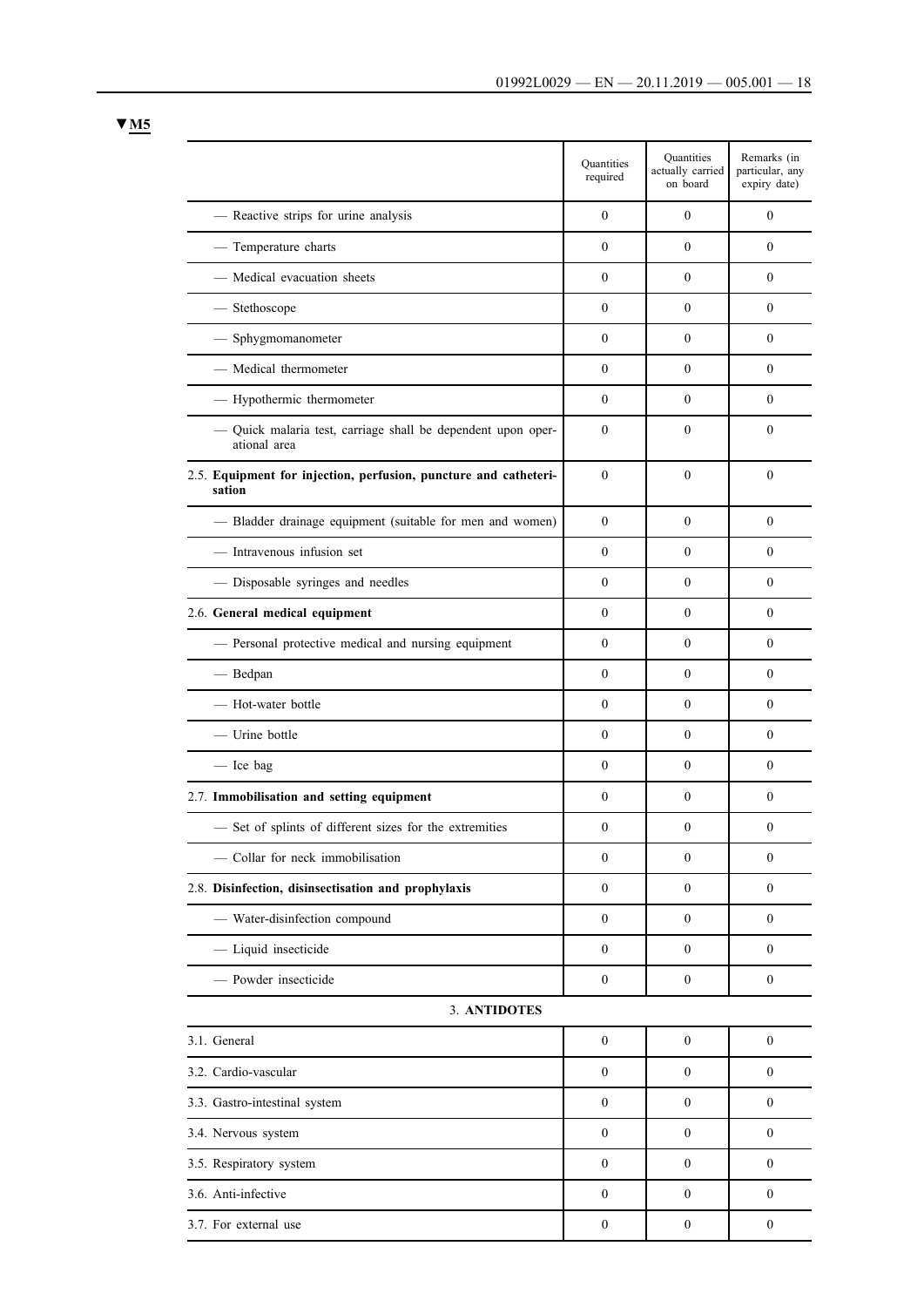|                                                                                         | Quantities<br>required | Quantities<br>actually carried<br>on board | Remarks (in<br>particular, any<br>expiry date) |
|-----------------------------------------------------------------------------------------|------------------------|--------------------------------------------|------------------------------------------------|
| 3.8. Other                                                                              | 0                      |                                            |                                                |
| 3.9. Necessary for the administration of oxygen (including main-<br>tenance requisites) | 0                      | 0                                          | 0                                              |
| $(1)$ Under the conditions of use prescribed by national laws and/or prestiges          |                        |                                            |                                                |

(1) Under the conditions of use prescribed by national laws and/or practices.

Venue and date:

Captain's signature:

Authorisation by competent person or authority: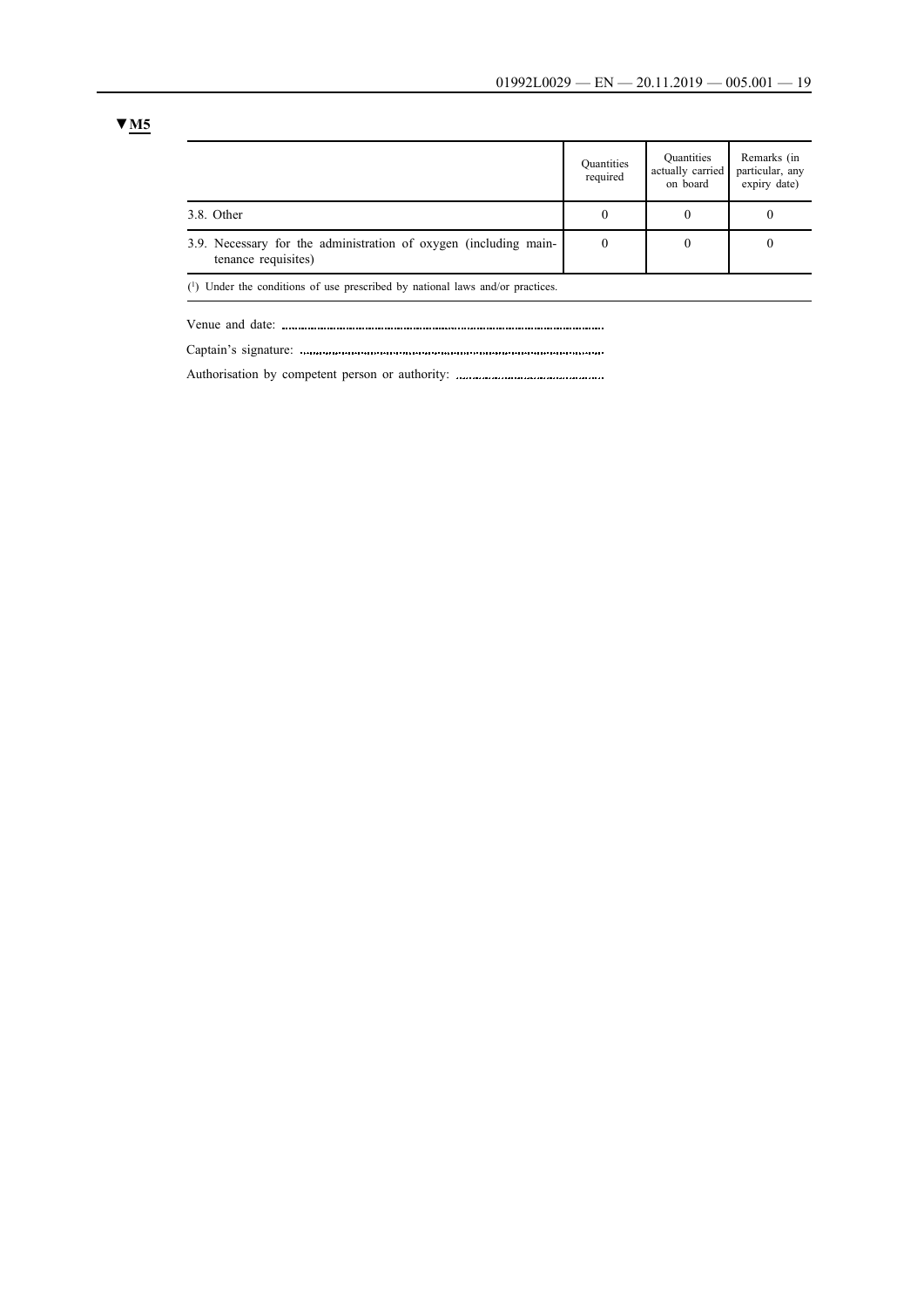# SECTION B

*CATEGORY B VESSELS*

#### I. **Details of the vessel**

Name: Flag: Home port:

II. **Medical supplies**

|                                                                             | Quantities<br>required | Quantities<br>actually carried<br>on board | Remarks (in<br>particular, any<br>expiry date) |
|-----------------------------------------------------------------------------|------------------------|--------------------------------------------|------------------------------------------------|
| 1. MEDICINE                                                                 |                        |                                            |                                                |
| 1.1. Cardiovascular                                                         |                        |                                            |                                                |
| (a) Cardio-circulatory sympathomimetics                                     | $\Omega$               | $\theta$                                   | $\mathbf{0}$                                   |
| (b) Anti-angina preparations                                                | $\mathbf{0}$           | $\theta$                                   | $\mathbf{0}$                                   |
| (c) Diuretics                                                               | $\Omega$               | $\theta$                                   | $\theta$                                       |
| (d) Anti-haemorrhagics including uterotonics if there are women<br>on board | $\theta$               | $\theta$                                   | $\theta$                                       |
| (e) Anti-hypertensive                                                       | $\theta$               | $\theta$                                   | $\theta$                                       |
| 1.2. Gastro-intestinal system                                               |                        |                                            |                                                |
| (a) Medicines for gastric and duodenal disorders                            | $\mathbf{0}$           | $\theta$                                   | $\mathbf{0}$                                   |
| - Medicine for treatment of stomach ulcer and gastritis                     | $\Omega$               | $\theta$                                   | $\theta$                                       |
| - Anti-acid mucous dressings                                                | $\mathbf{0}$           | $\theta$                                   | $\mathbf{0}$                                   |
| (b) Anti-emetics                                                            | $\Omega$               | $\theta$                                   | $\theta$                                       |
| (c) Anti-diarrhoeals                                                        | $\mathbf{0}$           | $\theta$                                   | $\theta$                                       |
| (d) Haemorrhoid preparations                                                | $\mathbf{0}$           | $\theta$                                   | $\mathbf{0}$                                   |
| 1.3. Analgesics and anti-spasmodics                                         |                        |                                            |                                                |
| (a) Analgesics, anti-pyretics and anti-inflammatory preparations            | $\mathbf{0}$           | $\theta$                                   | $\mathbf{0}$                                   |
| (b) Powerful analgesics                                                     | $\Omega$               | $\theta$                                   | $\theta$                                       |
| (c) Spasmolytics                                                            | $\Omega$               | $\theta$                                   | $\theta$                                       |
| 1.4. Nervous system                                                         |                        |                                            |                                                |
| (a) Anxiolytics                                                             | $\theta$               | $\mathbf{0}$                               | $\boldsymbol{0}$                               |
| (b) Neuroleptics                                                            | $\mathbf{0}$           | $\mathbf{0}$                               | $\mathbf{0}$                                   |
| (c) Seasickness remedies                                                    | $\boldsymbol{0}$       | $\boldsymbol{0}$                           | $\boldsymbol{0}$                               |
| (d) Anti-epileptics                                                         | $\mathbf{0}$           | $\boldsymbol{0}$                           | $\boldsymbol{0}$                               |
| 1.5. Anti-allergics and anti-anaphylactics                                  |                        |                                            |                                                |
| (a) Anti-histaminics                                                        | $\boldsymbol{0}$       | $\boldsymbol{0}$                           | $\boldsymbol{0}$                               |
| (b) Glucocorticoids                                                         | $\boldsymbol{0}$       | $\boldsymbol{0}$                           | $\boldsymbol{0}$                               |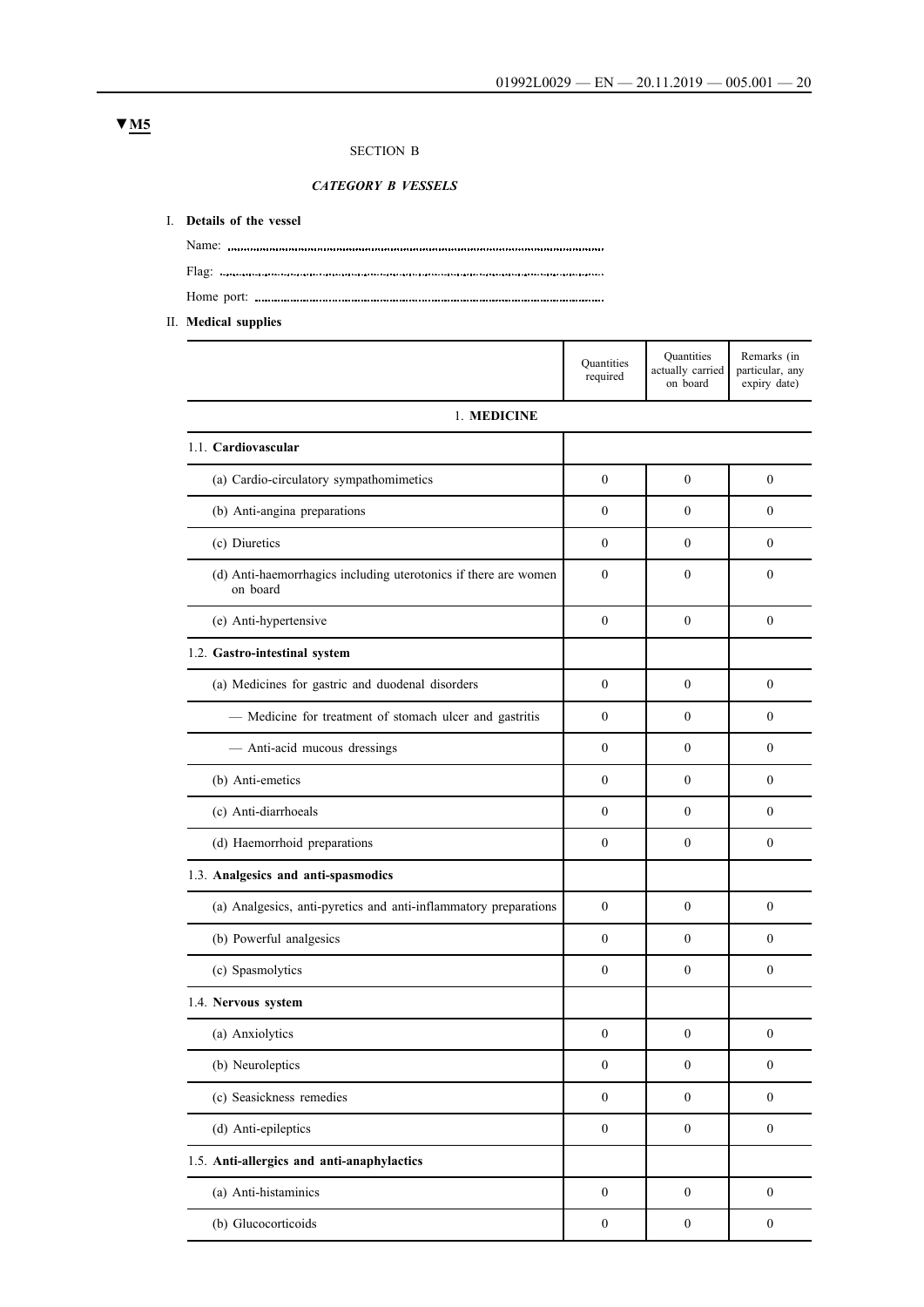|                                                                                  | <b>Quantities</b><br>required | Quantities<br>actually carried<br>on board | Remarks (in<br>particular, any<br>expiry date) |
|----------------------------------------------------------------------------------|-------------------------------|--------------------------------------------|------------------------------------------------|
| 1.6. Respiratory system                                                          |                               |                                            |                                                |
| (a) Bronchiospasm preparations                                                   | $\overline{0}$                | $\boldsymbol{0}$                           | $\theta$                                       |
| (b) Anti-tussives                                                                | $\overline{0}$                | $\theta$                                   | $\theta$                                       |
| (c) Medicines used for colds and sinusitis                                       | $\overline{0}$                | $\mathbf{0}$                               | $\boldsymbol{0}$                               |
| 1.7. Anti-infection                                                              |                               |                                            |                                                |
| (a) Antibiotics (at least two classes)                                           | $\overline{0}$                | $\mathbf{0}$                               | $\mathbf{0}$                                   |
| (b) Anti-parasitics                                                              | $\overline{0}$                | $\boldsymbol{0}$                           | $\theta$                                       |
| (c) Anti-tetanus vaccines and immunoglobulins                                    | $\overline{0}$                | $\theta$                                   | $\theta$                                       |
| (d) Anti-malaria medicines, carriage shall be dependent upon<br>operational area | $\overline{0}$                | $\theta$                                   | $\theta$                                       |
| 1.8. Compounds promoting rehydration, caloric intake and<br>plasma expansion     | $\overline{0}$                | $\theta$                                   | $\theta$                                       |
| 1.9. Medicines for external use                                                  |                               |                                            |                                                |
| (a) Skin medicines                                                               | $\overline{0}$                | $\theta$                                   | $\boldsymbol{0}$                               |
| - Antiseptic solutions                                                           | $\overline{0}$                | $\mathbf{0}$                               | $\theta$                                       |
| - Antibiotic ointments                                                           | $\overline{0}$                | $\theta$                                   | $\theta$                                       |
| - Anti-inflammatory and analgesic ointments                                      | $\theta$                      | $\theta$                                   | $\theta$                                       |
| - Burn preparations                                                              | $\overline{0}$                | $\boldsymbol{0}$                           | $\theta$                                       |
| (b) Eye medicines                                                                | $\overline{0}$                | $\boldsymbol{0}$                           | $\theta$                                       |
| - Antibiotic and anti-inflammatory                                               | $\overline{0}$                | $\boldsymbol{0}$                           | $\theta$                                       |
| - Anaesthetic drops                                                              | $\overline{0}$                | $\boldsymbol{0}$                           | $\boldsymbol{0}$                               |
| Saline solution for eyewash                                                      | $\boldsymbol{0}$              | $\boldsymbol{0}$                           | $\boldsymbol{0}$                               |
| - Hypotonic myotic drops                                                         | 0                             | 0                                          | $\mathbf{0}$                                   |
| (c) Ear medicines                                                                | $\boldsymbol{0}$              | 0                                          | $\mathbf{0}$                                   |
| - Anaesthetic and anti-inflammatory solutions                                    | $\boldsymbol{0}$              | $\mathbf{0}$                               | $\boldsymbol{0}$                               |
| (d) Medicines for oral and throat infections                                     | $\overline{0}$                | 0                                          | $\boldsymbol{0}$                               |
| - Antiseptic mouthwashes                                                         | $\boldsymbol{0}$              | $\mathbf{0}$                               | $\mathbf{0}$                                   |
| (e) Local anaesthetics                                                           | $\boldsymbol{0}$              | $\mathbf{0}$                               | $\boldsymbol{0}$                               |
| - Local anaesthetics given by subcutaneous injection                             | $\overline{0}$                | 0                                          | $\boldsymbol{0}$                               |
| 2. MEDICAL EQUIPMENT                                                             |                               |                                            |                                                |
| 2.1 Resuscitation equipment                                                      |                               |                                            |                                                |

| — Ambu bag (or equivalent); supplied with large, medium and<br>small masks                                                                                 |  |  |
|------------------------------------------------------------------------------------------------------------------------------------------------------------|--|--|
| - Appliance for the administration of oxygen with pressure-<br>reducing valve such that ship's industrial oxygen can be<br>used, or oxygen container $(1)$ |  |  |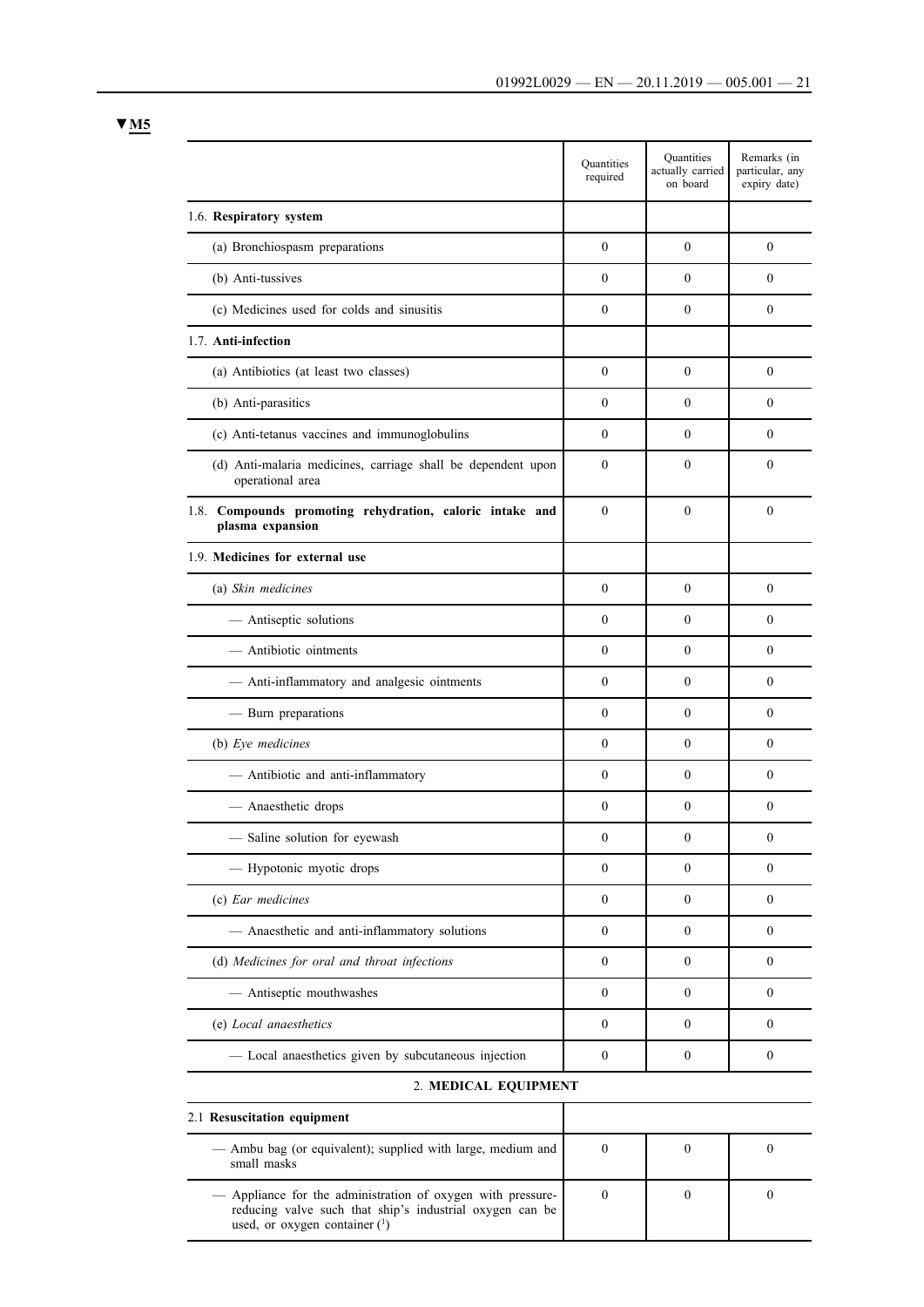|                                                                            | Quantities<br>required | Quantities<br>actually carried<br>on board | Remarks (in<br>particular, any<br>expiry date) |
|----------------------------------------------------------------------------|------------------------|--------------------------------------------|------------------------------------------------|
| - Mechanical aspirator to clear upper respiratory passages                 | $\mathbf{0}$           | $\mathbf{0}$                               | $\mathbf{0}$                                   |
| 2.2. Dressing and suturing equipment                                       |                        |                                            |                                                |
| $-$ Tourniquets                                                            | $\boldsymbol{0}$       | $\mathbf{0}$                               | $\mathbf{0}$                                   |
| - Disposable suture stapler or suture kit with needles                     | $\theta$               | $\theta$                                   | $\theta$                                       |
| - Adhesive elastic bandage                                                 | $\theta$               | $\mathbf{0}$                               | $\mathbf{0}$                                   |
| - Gauze strips                                                             | $\theta$               | $\theta$                                   | $\theta$                                       |
| - Sterile gauze compresses                                                 | $\theta$               | $\boldsymbol{0}$                           | $\mathbf{0}$                                   |
| - Sterile sheet for burns victims                                          | $\mathbf{0}$           | $\theta$                                   | $\mathbf{0}$                                   |
| - Triangular sling                                                         | $\theta$               | $\theta$                                   | $\theta$                                       |
| - Disposable gloves                                                        | $\theta$               | $\mathbf{0}$                               | $\mathbf{0}$                                   |
| - Adhesive dressings                                                       | $\theta$               | $\theta$                                   | $\theta$                                       |
| - Sterile compression bandages                                             | $\theta$               | $\boldsymbol{0}$                           | $\mathbf{0}$                                   |
| - Adhesive sutures or zinc oxide bandages                                  | $\theta$               | $\theta$                                   | $\theta$                                       |
| - Vaseline gauze                                                           | $\theta$               | $\mathbf{0}$                               | $\mathbf{0}$                                   |
| 2.3. Instruments                                                           |                        |                                            |                                                |
| — Instrument box made of suitable material                                 | $\theta$               | $\mathbf{0}$                               | $\mathbf{0}$                                   |
| - Scissors                                                                 | $\theta$               | $\boldsymbol{0}$                           | $\theta$                                       |
| - Dissecting forceps                                                       | $\theta$               | $\theta$                                   | $\mathbf{0}$                                   |
| - Haemostatic clamps                                                       | $\theta$               | $\theta$                                   | $\theta$                                       |
| 2.4. Examination and monitoring equipment                                  | $\boldsymbol{0}$       | $\theta$                                   | $\theta$                                       |
| - Disposable tongue depressors                                             | $\boldsymbol{0}$       | $\boldsymbol{0}$                           | $\boldsymbol{0}$                               |
| - Medical evacuation sheets                                                | $\boldsymbol{0}$       | $\boldsymbol{0}$                           | $\mathbf{0}$                                   |
| - Stethoscope                                                              | $\boldsymbol{0}$       | $\boldsymbol{0}$                           | $\mathbf{0}$                                   |
| - Sphygmomanometer                                                         | $\theta$               | $\mathbf{0}$                               | $\mathbf{0}$                                   |
| - Medical thermometer                                                      | $\boldsymbol{0}$       | $\mathbf{0}$                               | $\mathbf{0}$                                   |
| - Hypothermic thermometer                                                  | $\boldsymbol{0}$       | $\mathbf{0}$                               | $\mathbf{0}$                                   |
| Quick malaria test, carriage shall be dependent upon opera-<br>tional area | $\theta$               | $\mathbf{0}$                               | $\mathbf{0}$                                   |
| 2.5. Equipment for injection, perfusion, puncture and catheteri-<br>sation | $\boldsymbol{0}$       | $\theta$                                   | $\mathbf{0}$                                   |
| - Intravenous infusion set                                                 | $\boldsymbol{0}$       | $\mathbf{0}$                               | $\mathbf{0}$                                   |
| - Disposable syringes and needles                                          | $\boldsymbol{0}$       | $\boldsymbol{0}$                           | $\boldsymbol{0}$                               |
| 2.6. General medical equipment                                             | $\boldsymbol{0}$       | $\boldsymbol{0}$                           | $\boldsymbol{0}$                               |
| - Personal protective medical and nursing equipment                        | $\boldsymbol{0}$       | $\boldsymbol{0}$                           | $\boldsymbol{0}$                               |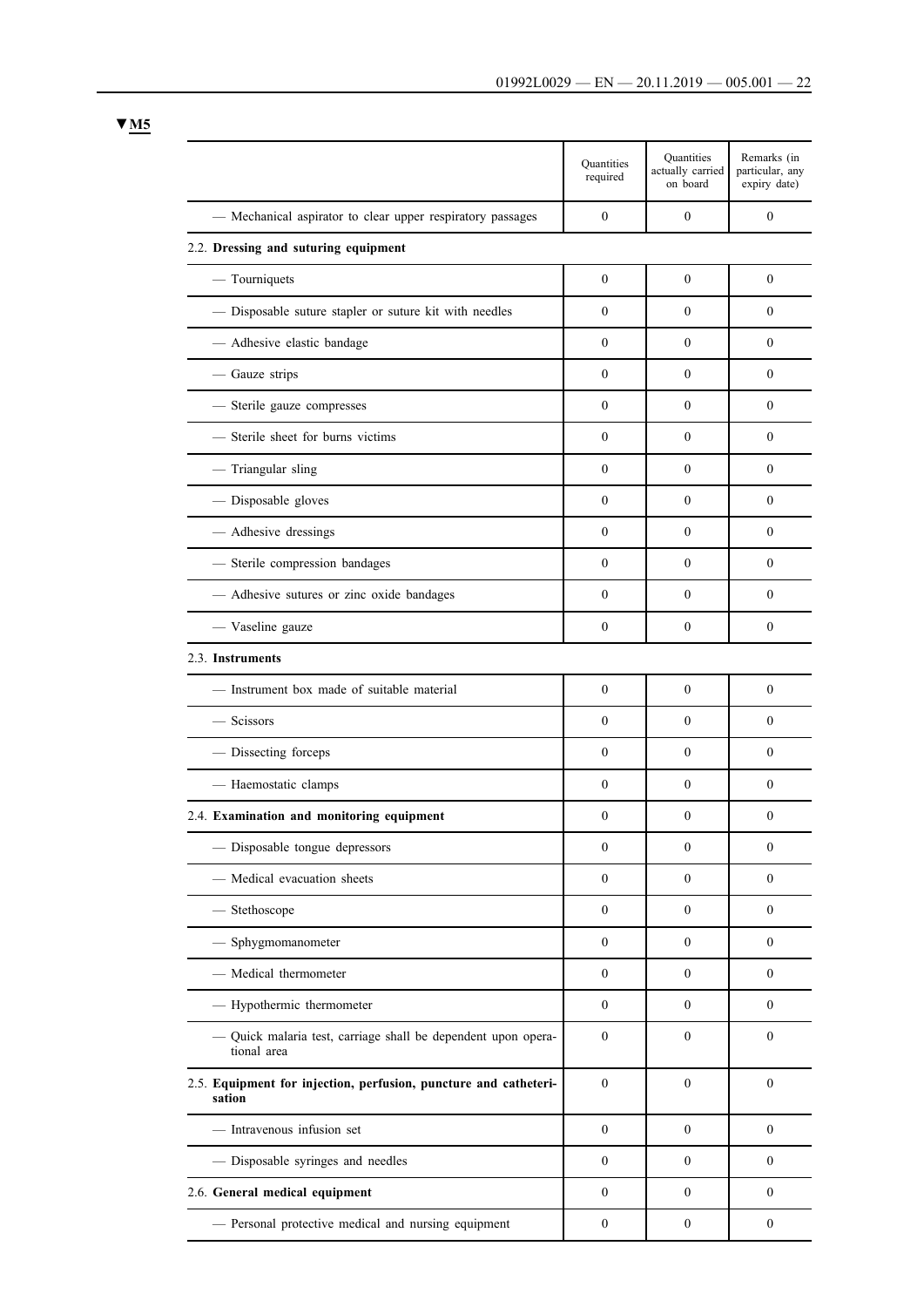|                                                                                         | <b>Quantities</b><br>required | Quantities<br>actually carried<br>on board | Remarks (in<br>particular, any<br>expiry date) |
|-----------------------------------------------------------------------------------------|-------------------------------|--------------------------------------------|------------------------------------------------|
| 2.7. Immobilisation and setting equipment                                               | $\Omega$                      | $\Omega$                                   | $\Omega$                                       |
| - Set of splints of different sizes for the extremities                                 | $\theta$                      | $\theta$                                   | $\theta$                                       |
| - Collar for neck immobilisation                                                        | $\theta$                      | $\theta$                                   | $\theta$                                       |
| 3. ANTIDOTES                                                                            |                               |                                            |                                                |
| 3.1. General                                                                            | $\theta$                      | $\theta$                                   | $\theta$                                       |
| 3.2. Cardio-vascular                                                                    | $\Omega$                      | $\Omega$                                   | $\Omega$                                       |
| 3.3. Gastro-intestinal system                                                           | $\mathbf{0}$                  | $\theta$                                   | $\theta$                                       |
| 3.4. Nervous system                                                                     | $\theta$                      | $\Omega$                                   | $\Omega$                                       |
| 3.5. Respiratory system                                                                 | $\Omega$                      | $\Omega$                                   | $\Omega$                                       |
| 3.6. Anti-infective                                                                     | $\theta$                      | $\Omega$                                   | $\Omega$                                       |
| 3.7. For external use                                                                   | $\theta$                      | $\theta$                                   | $\theta$                                       |
| 3.8. Other                                                                              | $\theta$                      | $\theta$                                   | $\theta$                                       |
| 3.9. Necessary for the administration of oxygen (including main-<br>tenance requisites) | $\Omega$                      | $\theta$                                   | $\theta$                                       |
| $(1)$ Under the conditions of use prescribed by national laws and/or practices.         |                               |                                            |                                                |

Venue and date:

Captain's signature:

Authorisation by competent person or authority: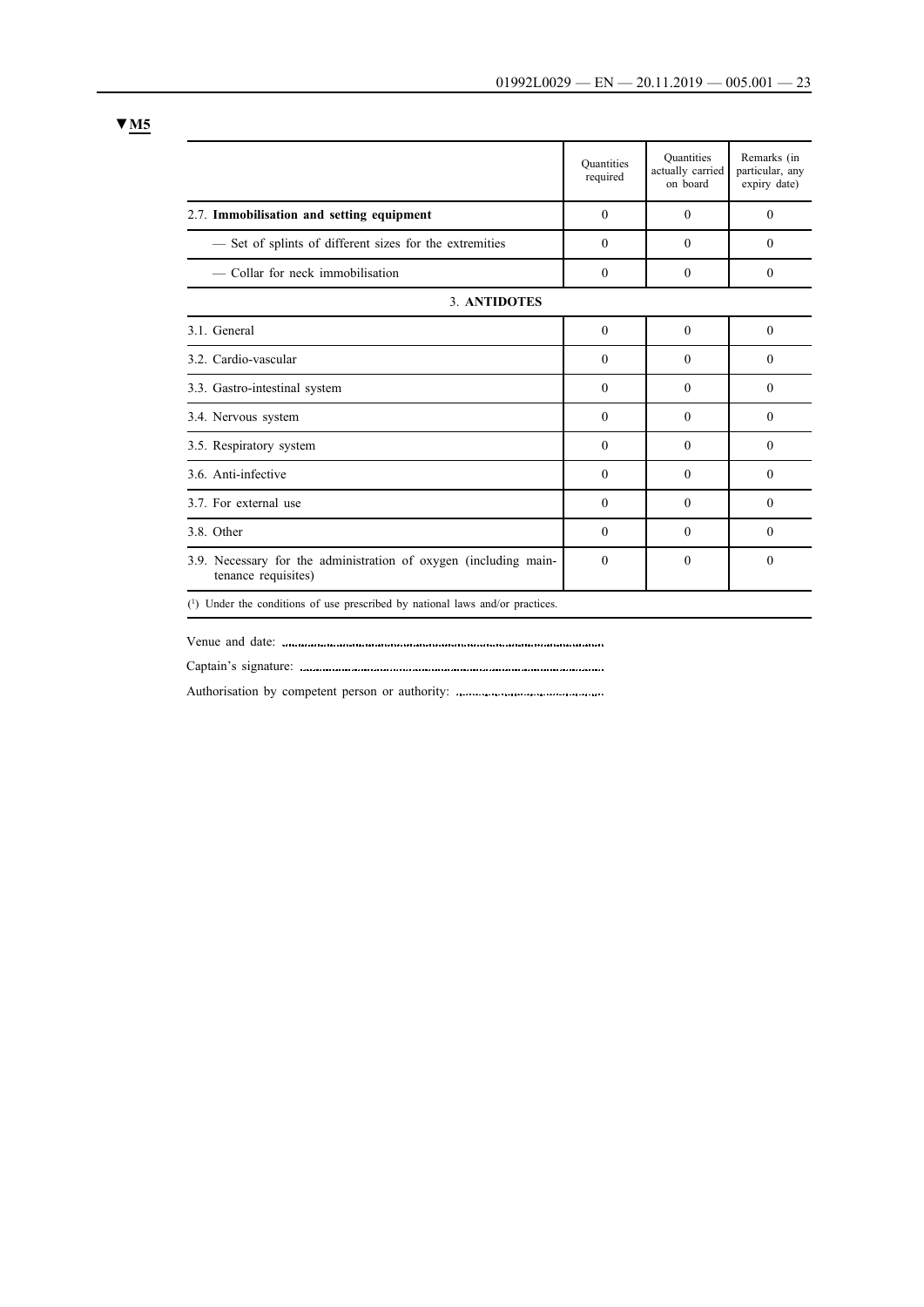# SECTION C

*CATEGORY C VESSELS*

#### I. **Details of the vessel**

Name: Flag: Home port:

II. **Medical supplies**

|                                                                  | <b>Quantities</b><br>required | <b>Quantities</b><br>actually carried<br>on board | Remarks (in<br>particular, any<br>expiry date) |
|------------------------------------------------------------------|-------------------------------|---------------------------------------------------|------------------------------------------------|
| 1. MEDICINE                                                      |                               |                                                   |                                                |
| 1.1. Cardiovascular                                              |                               |                                                   |                                                |
| (a) Anti-angina preparations                                     | $\theta$                      | $\theta$                                          | $\theta$                                       |
| 1.2. Gastro-intestinal system                                    |                               |                                                   |                                                |
| (a) Anti-diarrhoeals                                             | $\theta$                      | $\Omega$                                          | $\Omega$                                       |
| 1.3. Analgesics and anti-spasmodics                              |                               |                                                   |                                                |
| (a) Analgesics, anti-pyretics and anti-inflammatory preparations | $\theta$                      | $\theta$                                          | $\theta$                                       |
| 1.4. Nervous system                                              |                               |                                                   |                                                |
| (c) Seasickness remedies                                         | $\theta$                      | $\theta$                                          | $\theta$                                       |
| 1.5. Medicines for external use                                  |                               |                                                   |                                                |
| (a) Skin medicines                                               | $\Omega$                      | $\theta$                                          | $\theta$                                       |
| - Antiseptic solutions                                           | $\theta$                      | $\theta$                                          | $\theta$                                       |
| - Burn preparations                                              | $\Omega$                      | $\theta$                                          | $\theta$                                       |
| (b) Eye medicines                                                | $\theta$                      | $\theta$                                          | $\theta$                                       |
| - Saline solution for eyewash                                    | $\mathbf{0}$                  | $\mathbf{0}$                                      | $\mathbf{0}$                                   |

#### 2. **MEDICAL EQUIPMENT**

2.1. **Dressing and suturing equipment**

| — Tourniquets                             | $\Omega$ | $\Omega$ |  |
|-------------------------------------------|----------|----------|--|
| — Adhesive elastic bandage                | $\Omega$ |          |  |
| — Sterile gauze compresses                | $\Omega$ |          |  |
| — Disposable gloves                       |          |          |  |
| — Adhesive dressings                      |          |          |  |
| - Sterile compression bandages            |          |          |  |
| — Adhesive sutures or zinc oxide bandages |          |          |  |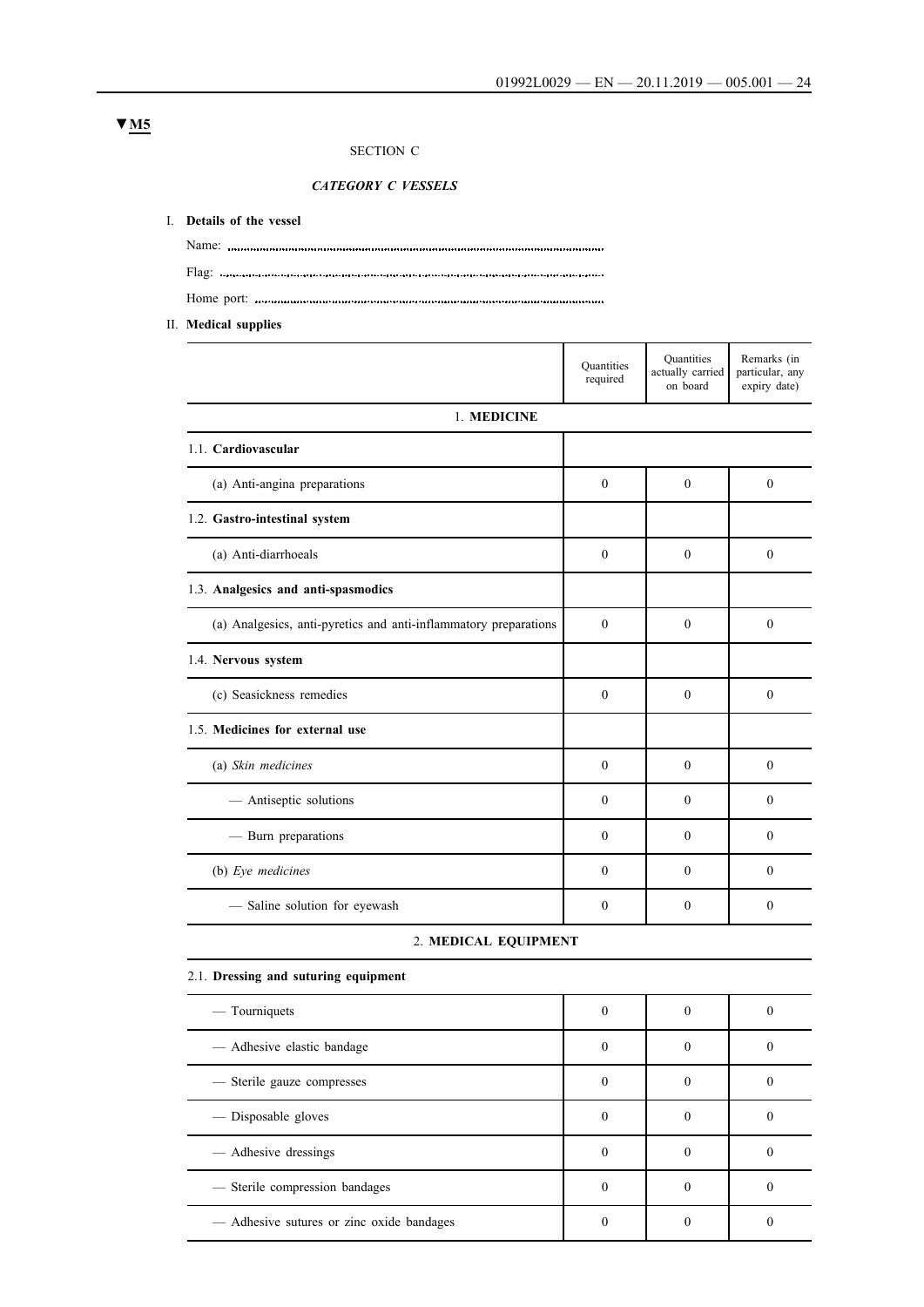|                                                                                         | <b>Quantities</b><br>required | Quantities<br>actually carried<br>on board | Remarks (in<br>particular, any<br>expiry date) |
|-----------------------------------------------------------------------------------------|-------------------------------|--------------------------------------------|------------------------------------------------|
| 3. ANTIDOTES                                                                            |                               |                                            |                                                |
| 3.1. General                                                                            | $\mathbf{0}$                  | $\theta$                                   | $\theta$                                       |
| 3.2. Cardio-vascular                                                                    | $\theta$                      | $\Omega$                                   | $\Omega$                                       |
| 3.3. Gastro-intestinal system                                                           | $\theta$                      | $\Omega$                                   | $\Omega$                                       |
| 3.4. Nervous system                                                                     | $\theta$                      | $\Omega$                                   | $\Omega$                                       |
| 3.5. Respiratory system                                                                 | $\theta$                      | $\Omega$                                   | $\Omega$                                       |
| 3.6. Anti-infective                                                                     | $\theta$                      | $\Omega$                                   | $\Omega$                                       |
| 3.7. For external use                                                                   | $\theta$                      | $\Omega$                                   | $\Omega$                                       |
| 3.8. Other                                                                              | $\Omega$                      | $\Omega$                                   | $\Omega$                                       |
| 3.9. Necessary for the administration of oxygen (including main-<br>tenance requisites) | $\theta$                      | $\Omega$                                   | $\Omega$                                       |

Venue and date:

Captain's signature:

Authorisation by competent person or authority: